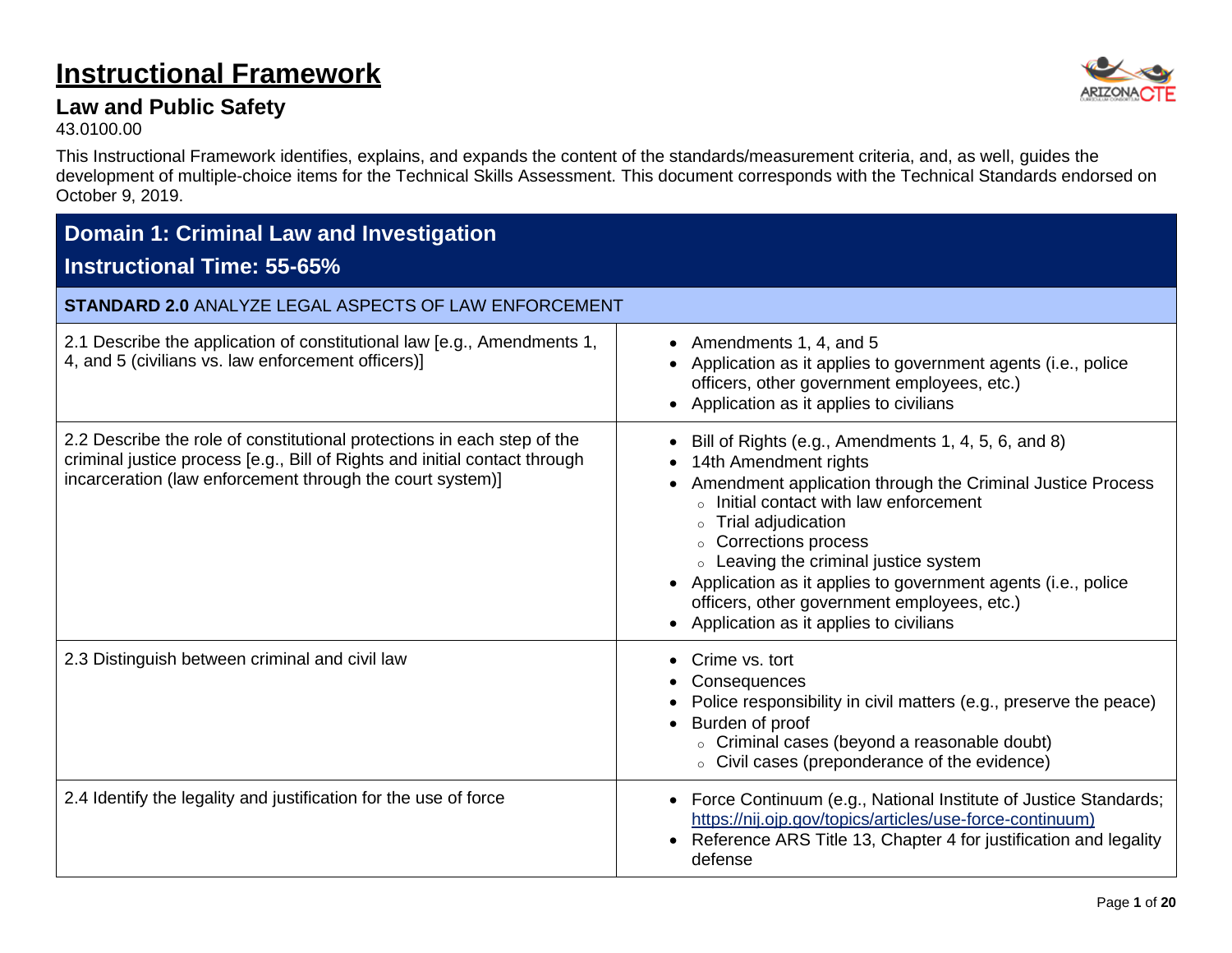| 2.5 Differentiate laws of arrest (e.g., hunch, reasonable suspicion, and<br>probable cause)                                                                                                                                               | • Hunch vs. reasonable suspicion vs. probable cause                                                                                                                                                                                                                                                                                                                          |
|-------------------------------------------------------------------------------------------------------------------------------------------------------------------------------------------------------------------------------------------|------------------------------------------------------------------------------------------------------------------------------------------------------------------------------------------------------------------------------------------------------------------------------------------------------------------------------------------------------------------------------|
| <b>STANDARD 3.0 EXAMINE THE FUNCTIONS AND RULES FOR CRIMINAL COURT PROCEDURES</b>                                                                                                                                                         |                                                                                                                                                                                                                                                                                                                                                                              |
| 3.1 Differentiate among federal, state, and local courts, including their<br>differences and purposes                                                                                                                                     | • Federal Courts: Supreme Court (Court of Last Resort), Circuit<br>Court, District Court, Magistrate Court<br>• Federal Court: Federal Law, USC<br>• State Courts: State Supreme Court, State Appellate Court,<br>Superior Court, Justice Court, Court of Limited Jurisdiction<br><b>State Courts: State law</b><br>Court of Original Jurisdiction                           |
| 3.2 Describe the trial process for the witness (e.g., purpose and rights<br>of witnesses, impeachment of a witness, self- incrimination, and<br>immunity from prosecution)                                                                | 5th Amendment (self-incrimination)<br>Perjury and impeachment<br>Dying declarations<br>Spontaneous utterances<br><b>Expert witnesses</b>                                                                                                                                                                                                                                     |
| 3.3 Distinguish differences among summons, subpoenas, and warrants                                                                                                                                                                        | Issued by a court/judge order to appear in court<br>Summons (defendant), subpoenas (witnesses) served<br>document appear on your own<br>Warrants: arrest/custody                                                                                                                                                                                                             |
| 3.4 Describe origins and functions of a jury (e.g., petit jury, grand jury,<br>and tribunal)                                                                                                                                              | Magna Carta<br>Jury selection (cross section of the community)<br>Petit jury<br>○ Trials<br>○ Decide guilt or innocence based on the facts presented at<br>trial<br>Grand jury (probable cause, elements of the crime)<br>Grand jury (true bill, no bill, or true bill for a change of charge)<br>Grand jury (citizens) vs. preliminary hearing (judge)<br>Tribunal-military |
| 3.5 Examine the court proceedings from criminal complaint (arrest) to<br>adjudication (e.g., rights of the accused during trial, accusatory<br>pleadings, court appearances and proceedings, the appeals process,<br>and double jeopardy) | Initial appearance<br>Arraignment (complaint)<br>Prosecutorial review<br>Indictment (Grand jury or Preliminary hearing)<br>Pretrial meetings and motions<br>Jury selection (voir dire)                                                                                                                                                                                       |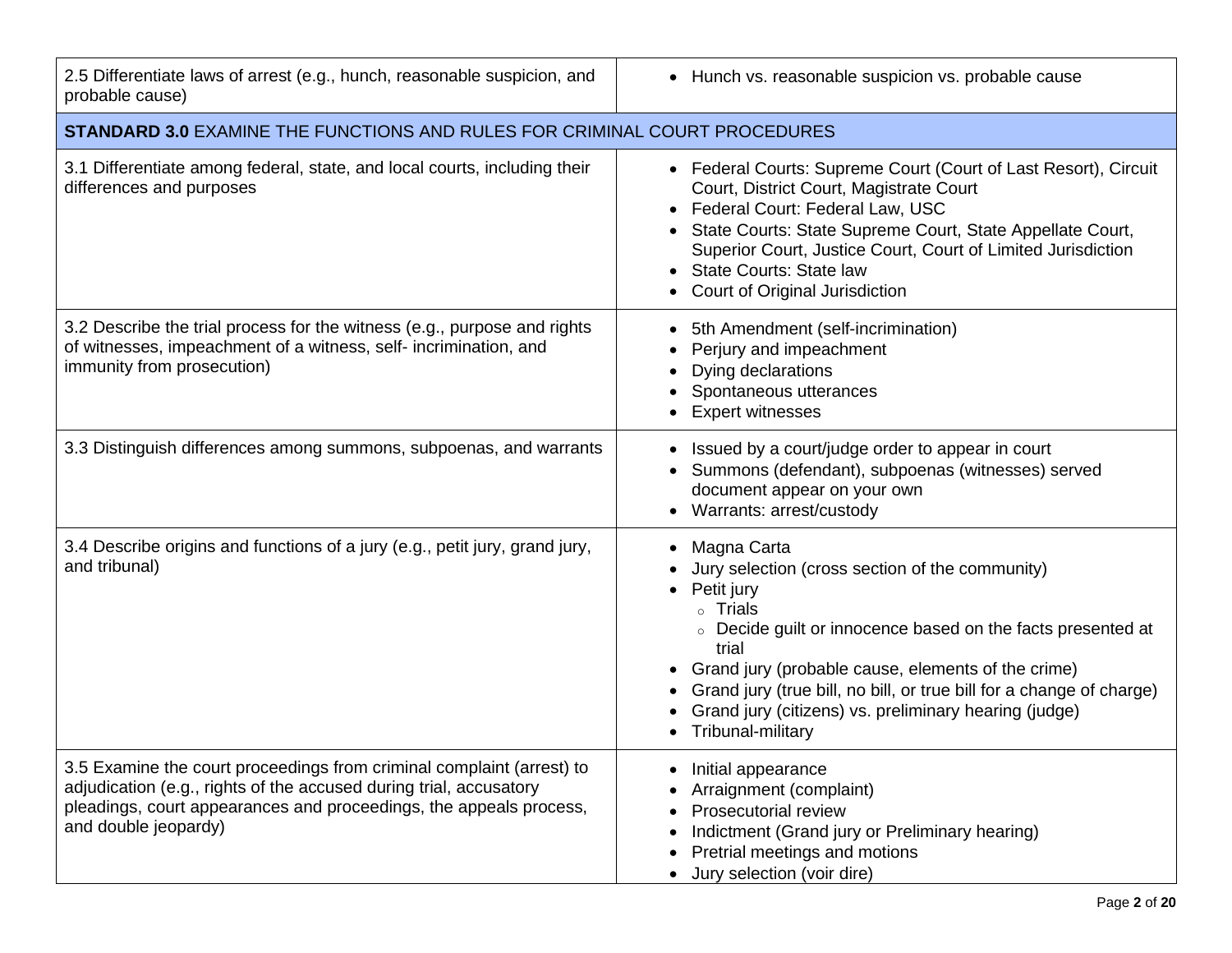|                                                                                                                                                                               | • Opening statements<br>Direct and indirect questioning<br>Closing statements<br>Jury instruction                                                                                                                                                                                                                                                                                                                                                                                                                                                                       |
|-------------------------------------------------------------------------------------------------------------------------------------------------------------------------------|-------------------------------------------------------------------------------------------------------------------------------------------------------------------------------------------------------------------------------------------------------------------------------------------------------------------------------------------------------------------------------------------------------------------------------------------------------------------------------------------------------------------------------------------------------------------------|
| 3.6 Explain the process for testifying in federal, state, and local courts                                                                                                    | Oath<br>$\bullet$<br>Witness rights<br>Self-incrimination<br>Leading vs. open ended questions<br>Perjury and impeachment<br><b>Expert witness</b>                                                                                                                                                                                                                                                                                                                                                                                                                       |
| 3.7 Explain the roles and functions of personnel in the court system<br>(e.g., judges, clerks, security, data processors, bailiffs, court<br>secretaries, and court managers) | Judge-legal authority<br>Clerk of the Court (oath, coordinates the court calendar,<br>responsible for evidence admitted to trial)<br>Bailiff (maintaining order, calls witness)<br>Security (entrance to the courthouse, general)<br>Data processors (filings and court documents)<br>Court secretaries (administrative assistance to the judge)<br>Court managers<br>Daily operations of the court (human resources, budgeting,<br>personnel scheduling)<br>• Court reporter/Stenographer (verbal exchanges - trial or<br>deposition, transcript of court proceedings) |
| <b>STANDARD 6.0 ANALYZE ARIZONA REVISED STATUTES</b>                                                                                                                          |                                                                                                                                                                                                                                                                                                                                                                                                                                                                                                                                                                         |
| 6.1 Explore the different titles within the Arizona Revised Statutes (e.g.,<br>Titles 4, 8, 13, and 28)                                                                       | Title names [Titles 4 (Alcohol); 8 (Child Safety); 13 (Criminal<br>$\bullet$<br>Code); 28 (Transportation)]                                                                                                                                                                                                                                                                                                                                                                                                                                                             |
| 6.2 Identify culpable mental states                                                                                                                                           | Intentionally<br>Knowingly<br>Recklessly<br>Criminal negligence                                                                                                                                                                                                                                                                                                                                                                                                                                                                                                         |
| 6.3 Identify the elements of a crime                                                                                                                                          | Elements of a crime in a statute                                                                                                                                                                                                                                                                                                                                                                                                                                                                                                                                        |
| 6.4 Differentiate among petty offense, misdemeanor, and felony                                                                                                                | • Felony<br>Offense for which a sentence to a term of imprisonment in<br>the custody of the state department of corrections is<br>authorized by any law of this state                                                                                                                                                                                                                                                                                                                                                                                                   |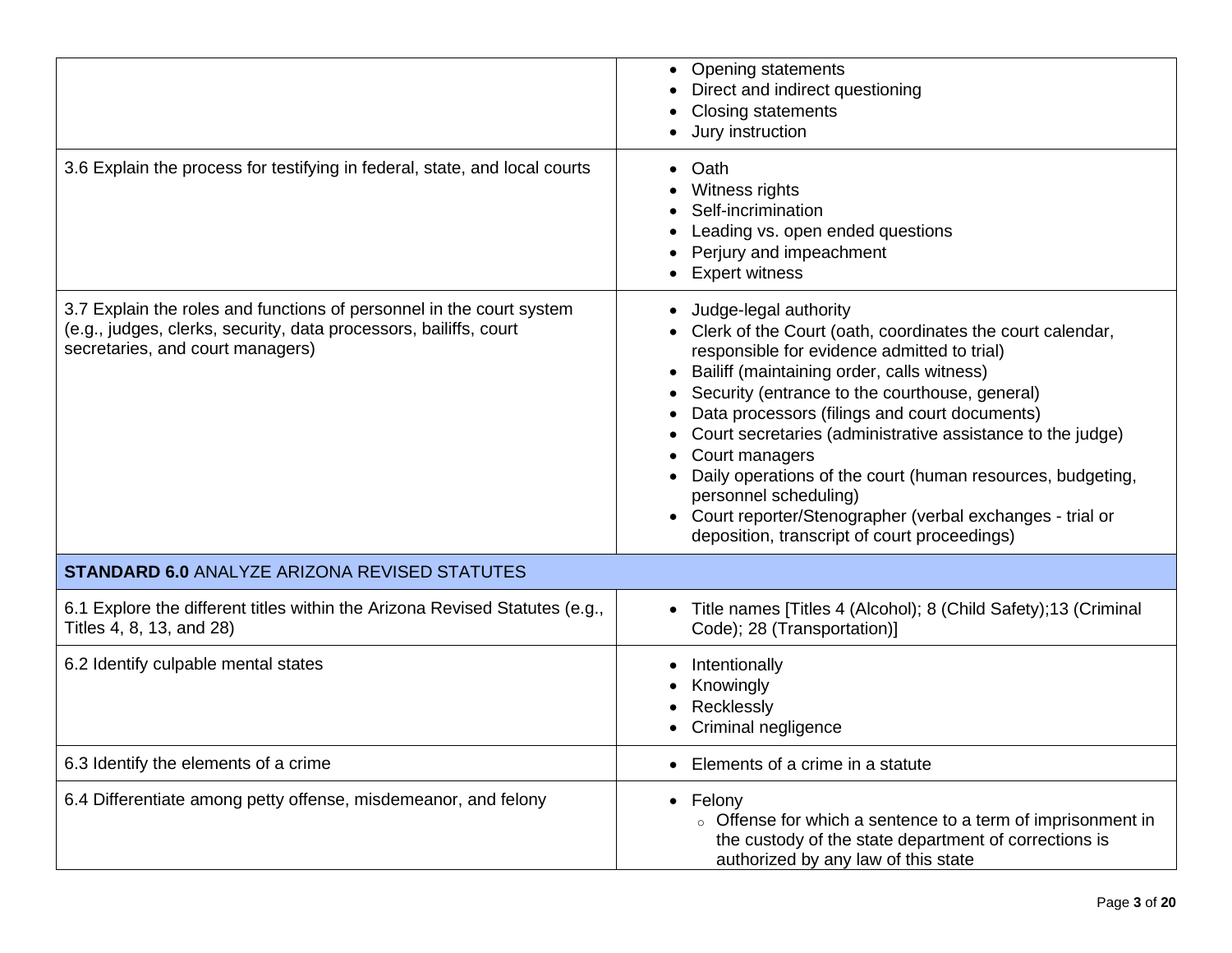|                                                                                                                                                                       | • Misdemeanor<br>• Offense for which a sentence to a term of imprisonment<br>other than to the custody of the state department of<br>corrections is authorized by any law of this state<br>• Petty offense<br>○ Offense for which a sentence of a fine only is authorized by<br>law                                                                                                                                                                                                                                                                                                            |
|-----------------------------------------------------------------------------------------------------------------------------------------------------------------------|------------------------------------------------------------------------------------------------------------------------------------------------------------------------------------------------------------------------------------------------------------------------------------------------------------------------------------------------------------------------------------------------------------------------------------------------------------------------------------------------------------------------------------------------------------------------------------------------|
| <b>STANDARD 7.0 ANALYZE INVESTIGATIVE PROCEDURES</b>                                                                                                                  |                                                                                                                                                                                                                                                                                                                                                                                                                                                                                                                                                                                                |
| 7.1 Identify sources of information and contacts (e.g., reports, records,<br>and databases; physical evidence, witnesses, and suspects)                               | <b>Eyewitness reliability</b><br>Informants<br>Arrest records<br>Department of Child Services reports<br>Mandatory reporting laws<br>Arrest records<br>• ACIC (Arizona Crime Information Center)<br>• NCIC (National Crime Information Center)<br>AFIS (Automated Fingerprint Identification System)<br>• CODIS (Combined DNA Index System)<br>RMIN (Rocky Mountain Information Network)<br>• Criminal Records<br>EPIC (El Paso Intelligence Center)<br>NIBIN (National Integrated Ballistic Information Network)<br>RMS (Records Management System)<br>o Internal records management software |
| 7.2 Identify factors that determine if a crime has occurred                                                                                                           | Culpable mental states (i.e., intentionally, knowingly,<br>recklessly, criminal negligence, etc.)<br>Statements from victims and witnesses<br>Visible evidence of crime (i.e., broken items, bruising,<br>scratches, etc.)<br>Elements of a crime (i.e., actus reus and mens rea, etc.)                                                                                                                                                                                                                                                                                                        |
| 7.3 Explain the basic steps of crime scene investigation (e.g., protecting<br>the crime scenes, preserving physical evidence, collecting, and<br>submitting evidence) | • Safety<br>• Secure scene<br>Gathering information<br>Separate witnesses<br>Locard's Principle<br>Crime scene management<br>Evidence collection, packaging                                                                                                                                                                                                                                                                                                                                                                                                                                    |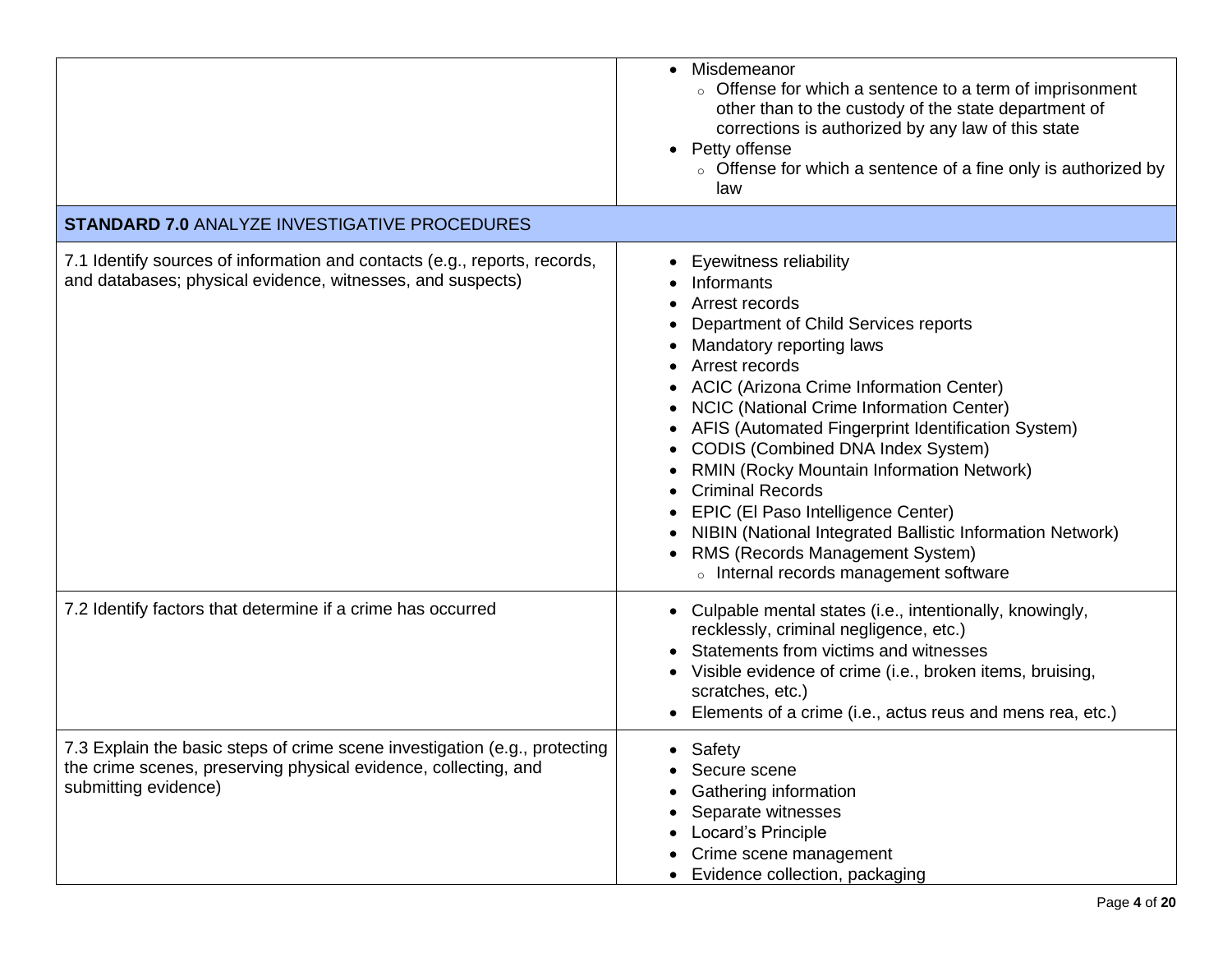|                                                                                                                                                                                                             | • Chain of custody<br>Crime scene photographing and sketching<br>Search patterns<br>Documentation<br>Ways to protect a crime scene<br>Why protect crime scene<br>Releasing the scene                                           |
|-------------------------------------------------------------------------------------------------------------------------------------------------------------------------------------------------------------|--------------------------------------------------------------------------------------------------------------------------------------------------------------------------------------------------------------------------------|
| 7.4 Explain procedures for traffic collision investigations                                                                                                                                                 | Scene safety<br><b>Traffic control</b><br>Gathering documentation<br><b>Interviews</b><br>Determining violations<br>Check for impairment<br><b>Issue citation</b><br>Scene clean up                                            |
| 7.5 Explain crime scene management process (i.e., pre- and post-crime<br>scene, evidence collection, note taking, primary and secondary<br>perimeter, crime scene security, scaling down crime scene, etc.) | Safety<br>$\bullet$<br>Secure scene<br>Separate witness<br>Scan the scene for evidence<br>See the scene photos<br><b>Sketch</b><br>Search<br>Secure and collect evidence<br>Scene turn over (clean up)                         |
| 7.6 Explain procedures to collect and process evidence [i.e., DNA<br>swabs, (CODIS), fingerprints (AFIS), electronics, micro-level, etc.]                                                                   | Photograph in place<br>Locard's Principle<br>Cross contamination issues<br>Sterile containers<br>Trace evidence identification<br><b>Collection procedures</b><br>Chain of custody<br>Packaging process<br>Personal protection |
| 7.7 Explain types of biological evidence and sources of DNA found at<br>the crime scene (e.g., saliva on cigarette butt, blood on carpet, and hair<br>on clothing)                                          | Cross contamination issues<br>Sterile containers<br>Trace evidence identification (i.e., hair on clothing, etc.)                                                                                                               |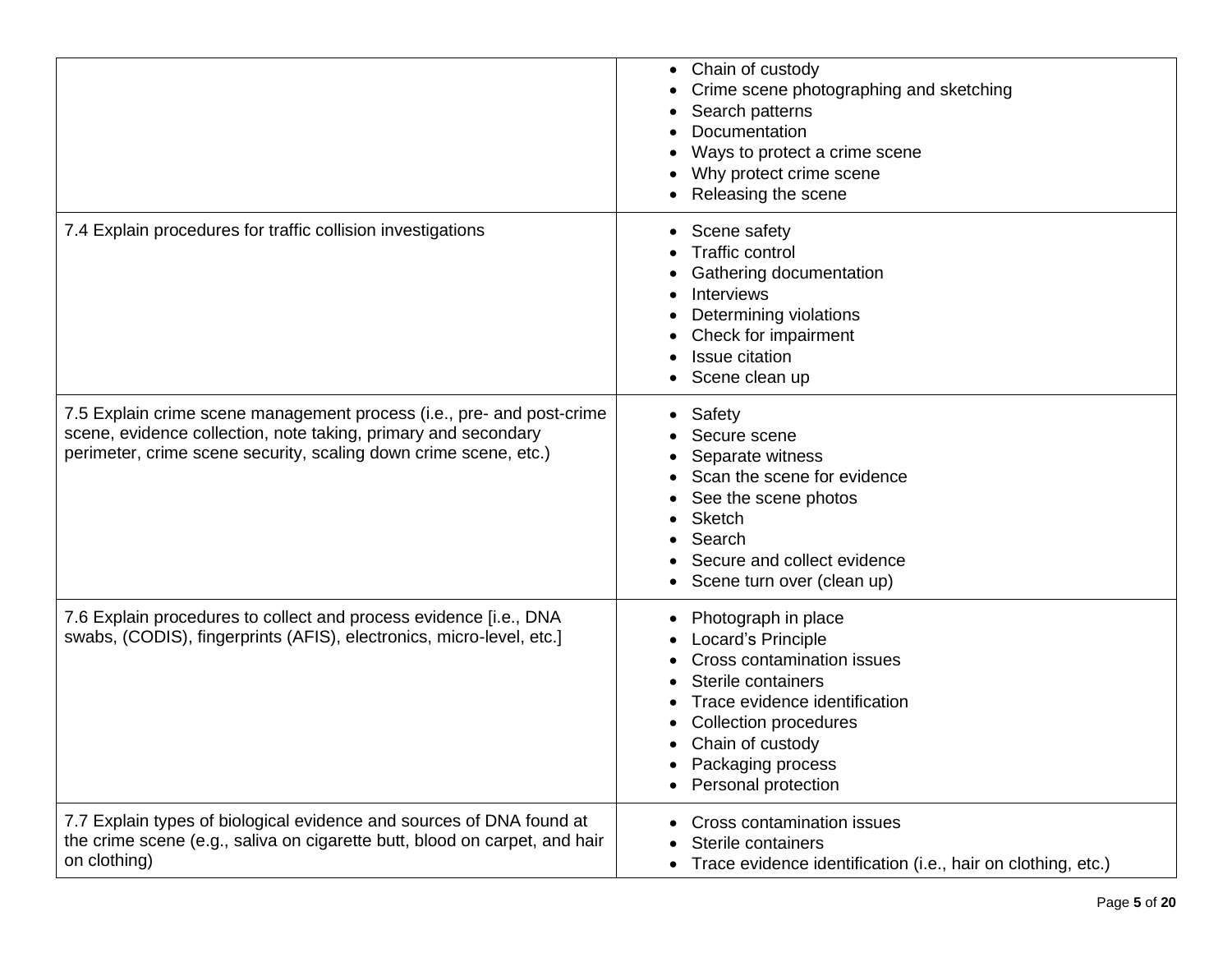|                                                                             | <b>Collection procedures</b><br>$\bullet$<br>Chain of custody<br>Packaging process<br>Personal protection<br>Body fluids (i.e., saliva on cigarette butts, blood on carpet,<br>$etc.$ )<br>Evidence of deterioration<br>Transfer and cross contamination<br>Entomology<br><b>Environmental effect</b><br><b>Blood spatter</b>                                                       |
|-----------------------------------------------------------------------------|-------------------------------------------------------------------------------------------------------------------------------------------------------------------------------------------------------------------------------------------------------------------------------------------------------------------------------------------------------------------------------------|
| 7.8 Demonstrate interviewing and interrogation techniques and<br>procedures | Setting location and physical setup<br>Questioning techniques (open ended questions vs. leading<br>questions)<br>Use of deception<br>Coercion (even perceived)<br>Miranda appropriate<br>Documentation<br>Recording audio or video<br>Pre-planning of questioning<br>Use of silence                                                                                                 |
| 7.9 Explain criteria for investigating impaired driving                     | Vehicle in motion driving cues<br>Physical control of vehicle<br>Personal contact and observation of driver<br>Pre-arrest screening field sobriety test<br>Miranda warning<br>Blood Alcohol Content (BAC) determination - breath, blood<br>Arrest<br>Admin per se implied consent<br>Release of subject to third party or incarceration<br>Release of vehicle to third party or tow |
| 7.10 Explain criteria for investigation a crime of domestic violence        | Domestic violence (DV)<br>Types of crimes involved<br>Relationships covered<br>Separate the participants<br>Officer safety considerations regarding DV<br>Maintain visual contact with partner and participants                                                                                                                                                                     |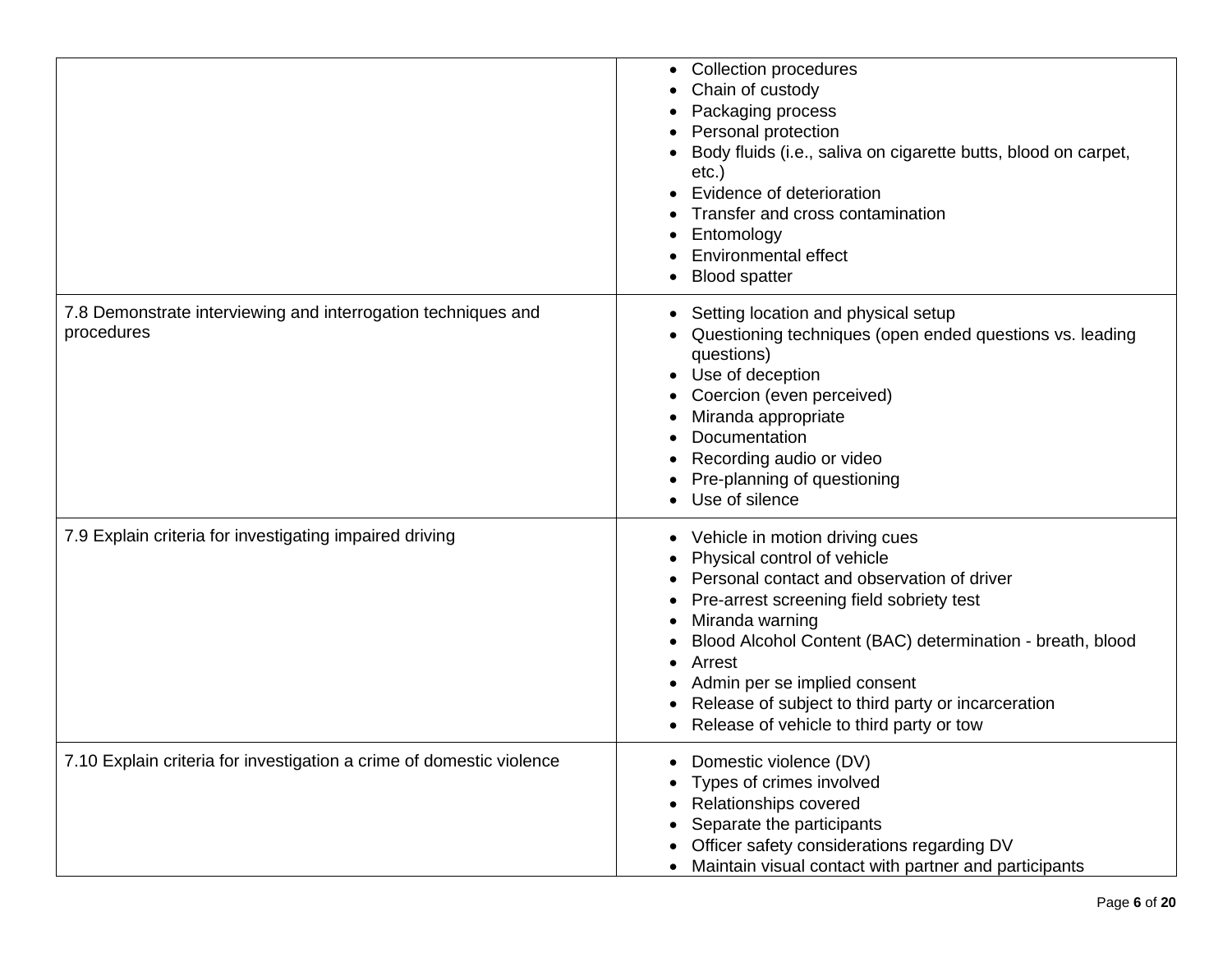|                                                                                                               | • Interview parties and witnesses<br>Determine violation<br>Provide victim/medical services<br>Arrest as necessary                                                                                                                                         |
|---------------------------------------------------------------------------------------------------------------|------------------------------------------------------------------------------------------------------------------------------------------------------------------------------------------------------------------------------------------------------------|
| <b>STANDARD 13.0 PRACTICE EFFECTIVE COMMUNICATION SKILLS FOR LAW AND PUBLIC SAFETY</b>                        |                                                                                                                                                                                                                                                            |
| 13.1 Interpret verbal and nonverbal communication                                                             | Body language<br>٠<br>Importance of silence<br>Signs of aggression/Passive noncompliance<br>Eye contact<br>Professional language/Word choice                                                                                                               |
| 13.2 Explain the chain of command for law enforcement agencies                                                | Internal flow of information (i.e., upward/downward<br>communication, etc.)<br>Organizational chart or agency command structure<br>Compare chain of command in ICS (Incident Command<br>System)<br>Importance of following the chain of command            |
| 13.3 Identify barriers to effective communication                                                             | • Physical ailments (i.e., hearing/vision loss, disabilities, mental<br>capacity, dementia, etc.)<br>Technology<br>٠<br>Language                                                                                                                           |
| 13.4 Practice professional written and verbal communication skills with<br>coworkers, the public, and clients | Professional language/Word choice<br>Report writing (i.e., importance of accuracy, timely completion,<br>$etc.$ )<br>Professional interaction norms (i.e., addressing with titles,<br>handshakes, greetings, eye contact, etc.)<br><b>Building rapport</b> |
| 13.5 Apply active listening skills using reflection, restatement, and<br>clarification techniques             | Reflective statement<br>Paraphrase<br>Open vs. closed questions<br>Nonverbal attending (i.e., eye contact, open body language,<br>$\bullet$<br>facial expression, etc.)<br>Questioning/Interviews/Interrogation                                            |
| 13.6 Recognize the difference between objective and subjective info<br>when communicating with others         | Objective communication (i.e., facts, observations, etc.)                                                                                                                                                                                                  |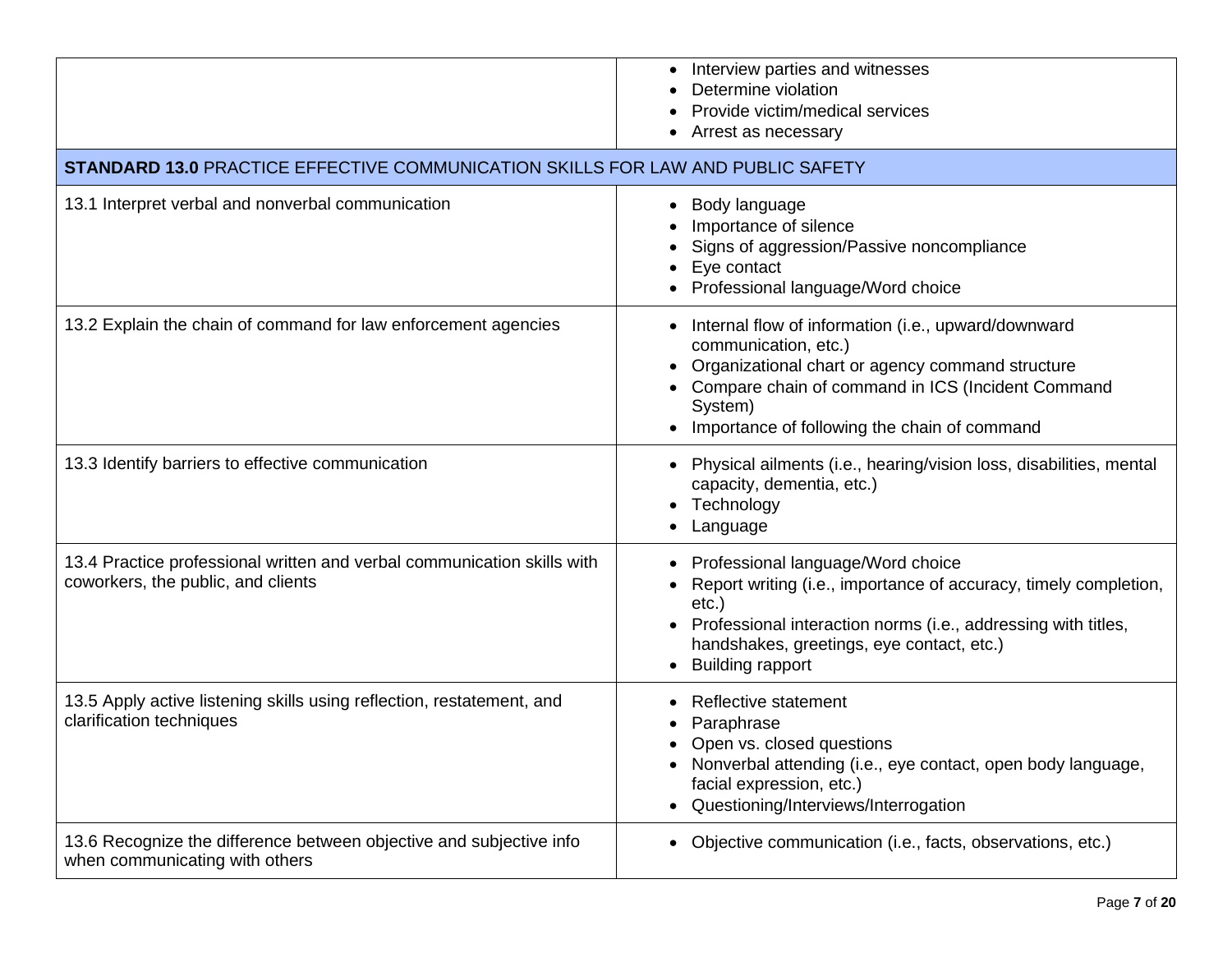|                                                                                                                                                                                         | • Subjective communication (i.e., opinion, hearsay, emotional<br>expression, etc.)                                                                                                                                                                                                                                                                                                  |
|-----------------------------------------------------------------------------------------------------------------------------------------------------------------------------------------|-------------------------------------------------------------------------------------------------------------------------------------------------------------------------------------------------------------------------------------------------------------------------------------------------------------------------------------------------------------------------------------|
| 13.7 Explain how age, culture differences affect communications                                                                                                                         | • Culture<br>Gender<br>Language<br>• Age/Generational differences<br>• Bias                                                                                                                                                                                                                                                                                                         |
| 13.8 Demonstrate proper radio communication procedures (i.e., 10-<br>codes, plain language, radio etiquette, etc.)                                                                      | • 10-codes are not nationally standardized<br>• National Incident Management System (NIMS)<br>○ Plain language<br>• Radio Conduct [e.g., brevity, clarity, speed of speech, length of<br>transmission(s)]                                                                                                                                                                           |
| STANDARD 15.0 DESCRIBE BENEFITS OF TECHNOLOGICAL CHANGES IN LAW AND PUBLIC SAFETY AND CORRECTIONS                                                                                       |                                                                                                                                                                                                                                                                                                                                                                                     |
| 15.1 Explain how technology has affected evidence collection and<br>processing (i.e., DNA, CODIS, etc.)                                                                                 | • Storage and cataloguing<br><b>Digital fingerprinting</b><br><b>AFIS</b><br>Digital photography<br>○ Use of RAW setting<br>• DNA/CODIS                                                                                                                                                                                                                                             |
| 15.2 Describe the technology advances [e.g., GPS, surveillance<br>cameras, dash cameras, mobile tactical computers (MTC), crime<br>mapping systems (CompStat), body worn cameras (BWC)] | • Global Positioning Satellite (GPS)<br>Surveillance cameras<br>○ Industrial and home<br>• Dash cameras<br><b>Mobile Tactical Computers (MTC)</b><br>o Information readily available in the patrol car<br>• Crime Mapping System (CompStat)<br>○ Statistical data on crime activity to plan police action to<br>reduce occurrence<br>• Body cameras as a benefit to law enforcement |
| 15.3 Explain the role of video game software in law enforcement<br>training (e.g., computer video-based training, Simunition®, etc.)                                                    | • Computer based video training (i.e., FATS and MILO firearms<br>systems, etc.)<br>911 computer simulations<br>• Simunition®, Paintball scenarios                                                                                                                                                                                                                                   |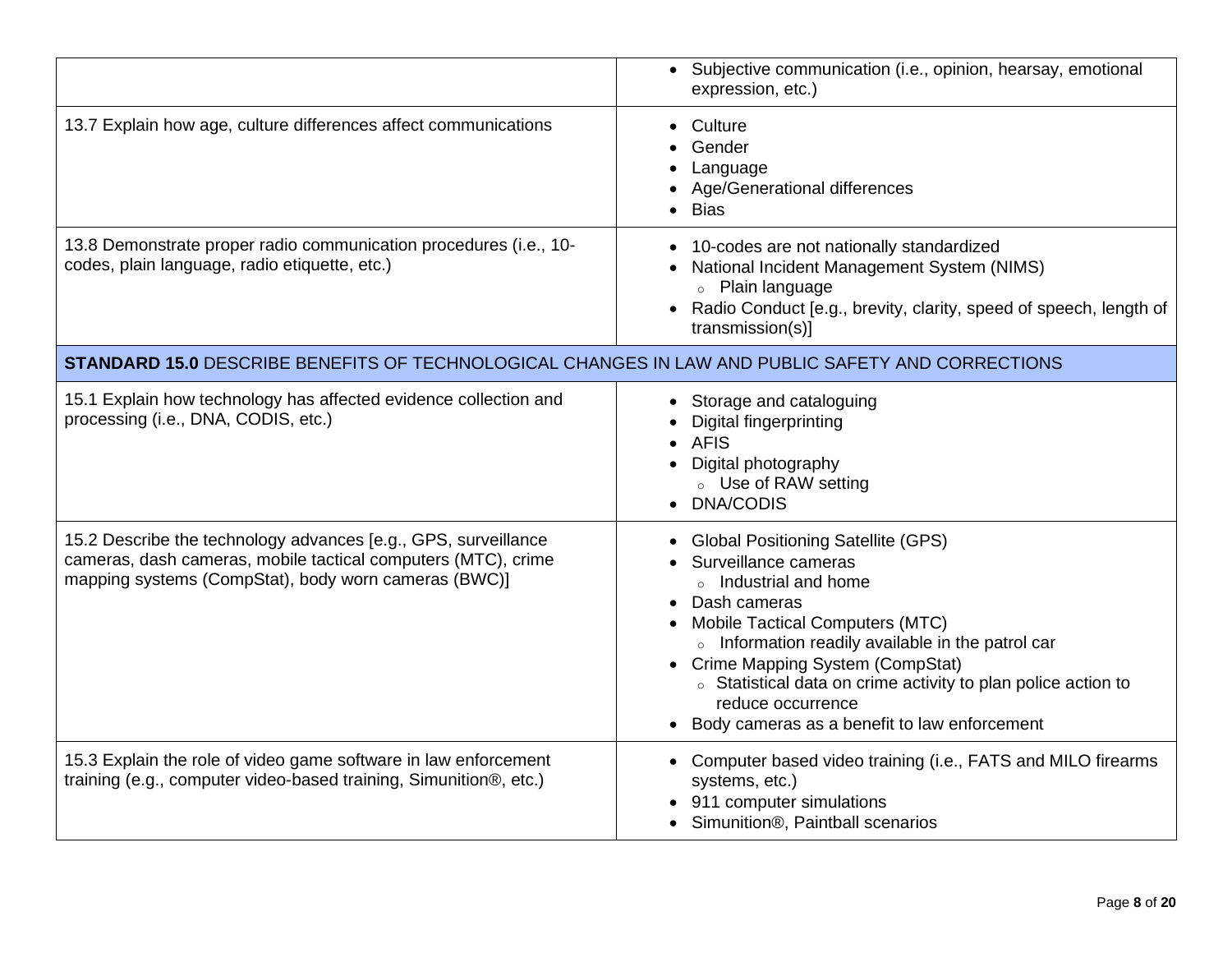| 15.4 Discuss the advantages and disadvantages of technology<br>available to citizens and the proliferation of citizen surveillance | • Proliferation of citizen produced police action videos<br>Crime documentation by citizens<br>Public access of crimes still under investigation<br>Real-Time Crime [live video feeds available to LE (i.e., video<br>doorbells, cameras, etc.] |
|------------------------------------------------------------------------------------------------------------------------------------|-------------------------------------------------------------------------------------------------------------------------------------------------------------------------------------------------------------------------------------------------|
| 15.5 Discuss the pros and cons of the uses of social media in law<br>enforcement                                                   | <b>Background investigations</b><br>Public participation in crime solving<br>Potential for the distortion of facts<br>Public relations through social networking                                                                                |
| <b>STANDARD 16.0 EXAMINE THE PROCESS OF FORENSIC SCIENCE IN CRIME SCENE INVESTIGATION</b>                                          |                                                                                                                                                                                                                                                 |
| 16.1 Analyze the historical development of forensic science (i.e.,<br>Edmond Locard's Exchange Principle, trace evidence, etc.)    | • Locard's Exchange Principle                                                                                                                                                                                                                   |
| 16.2 Explain the seven steps of the scientific method                                                                              | Step 1 - Question<br>Step 2 - Research<br>Step 3 - Hypothesis<br>Step 4 - Experiment; test the hypothesis<br>Step 5 - Observations<br>Step 6 - Results/Conclusion<br>Step 7 - Communicate; present/share results; replicate                     |
| 16.3 Examine the role of psychology in criminal investigation                                                                      | Role of the criminal psychologist (e.g., profiling)                                                                                                                                                                                             |
| 16.4 Classify fingerprint characteristics (i.e., arch, loop, and whorl,<br>minutiae points, etc.)                                  | Arch<br>Loop<br>Whorl                                                                                                                                                                                                                           |
| 16.5 Discuss evidence collection of bodily fluids, drugs, and poisons                                                              | <b>Collection containers</b><br>PPE (Personal Protective Equipment)                                                                                                                                                                             |
| 16.6 Describe the use of ballistics evidence at a crime scene                                                                      | Unique marking on casings and bullets<br><b>Gunshot residue</b><br>Trajectory<br>National Integrated Ballistic Information Network                                                                                                              |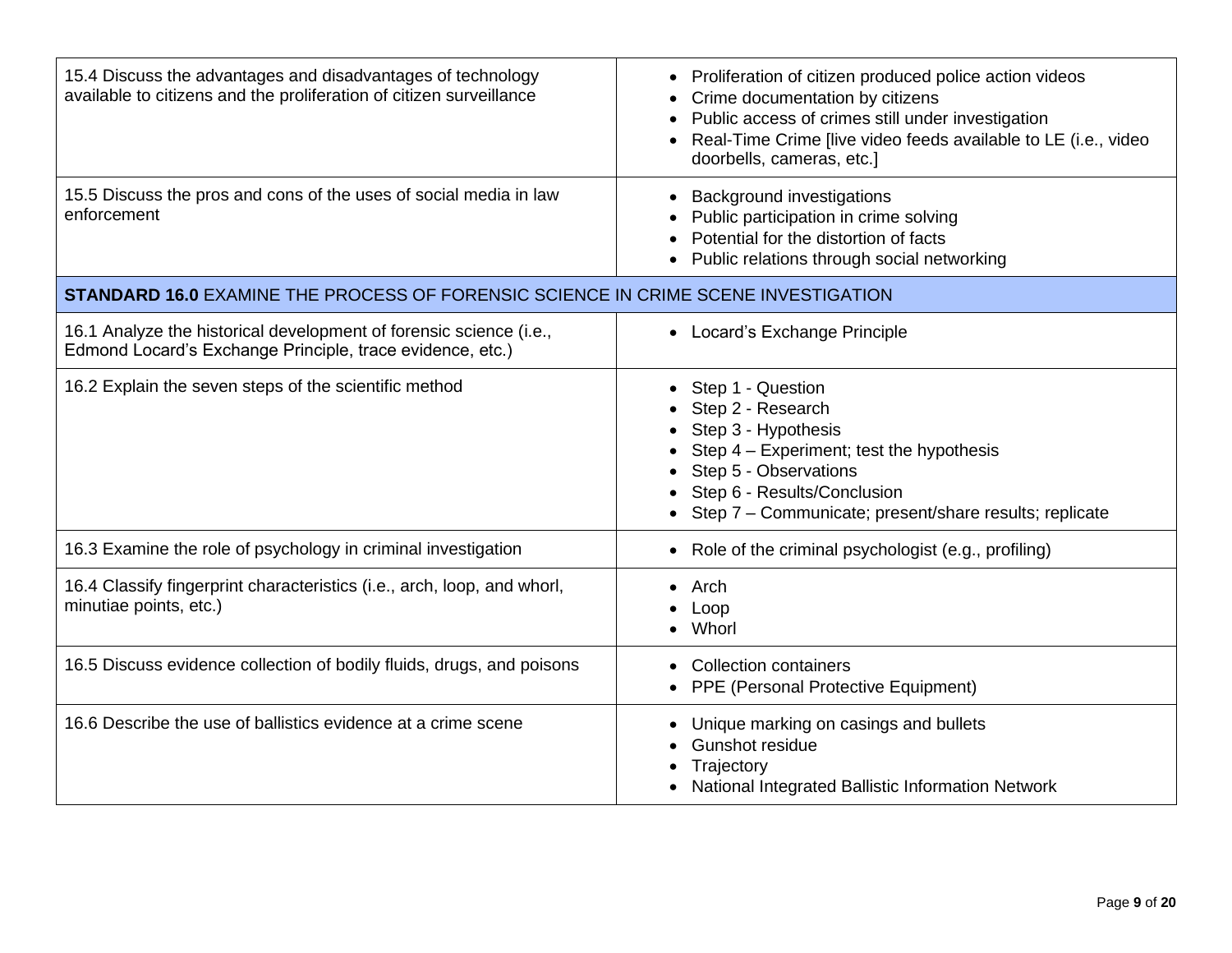# **Domain 2: Career Opportunities and Proficiency Skills**

## **Instructional Time: 25-35%**

| <b>STANDARD 4.0 EXAMINE COMMUNITY OUTREACH AND PUBLIC SERVICES (COPS)</b>                                                                                                                                                 |                                                                                                                                                                                                                                |
|---------------------------------------------------------------------------------------------------------------------------------------------------------------------------------------------------------------------------|--------------------------------------------------------------------------------------------------------------------------------------------------------------------------------------------------------------------------------|
| 4.1 Describe how personal and environmental safety precautions can<br>deter criminal behavior [e.g., Crime Prevention through Environmental<br>Design (CPTED) and the SARA model (scan, analyze, respond, and<br>assess)] | • Crime Prevention through Environmental Design (CPTED)<br>SARA model (scan, analyze, respond, and assess)<br>Situational awareness<br>$\bullet$                                                                               |
| 4.2 Describe components of community-orientated policing (e.g.,<br>CPTED, Block Watch, social media, and proactive vs. reactive)                                                                                          | Block Watch, social media, and proactive vs. reactive)<br><b>Police Community Collaboration</b><br>SARA problem solving                                                                                                        |
| 4.3 Develop a plan of operations for a high crime area                                                                                                                                                                    | Make a plan (possible use of SARA)<br>Crime statistical analysis                                                                                                                                                               |
| 4.4 Describe methods and situations for patrolling an area                                                                                                                                                                | Motorized patrol, bike patrol, mounted patrol, air patrol, boat<br>$\bullet$<br>patrol<br>Patrol patterns                                                                                                                      |
| 4.5 Discuss the benefits of developing strong relationships between<br>business and law, public safety, and security sectors                                                                                              | Building trust between law enforcement, businesses, etc.<br>$\bullet$<br>Security survey for target hardening<br>Businesses more likely to report crime acts/suspicious activity<br>to help keep patrons safe                  |
| <b>STANDARD 8.0 EXAMINE POLICE PROFICIENCY SKILLS</b>                                                                                                                                                                     |                                                                                                                                                                                                                                |
| 8.1 Describe principles, intervention, and control strategies related to<br>crowd management                                                                                                                              | Effectiveness of human-, motorcycle-, K9-, and horse-patrol<br>Necessity of Dispersal Order in riot situations<br>Less lethal dispersal tools<br>Pre-event planning<br>Incident Command System (ICS)<br>Use-of-Force Continuum |
| 8.2 Identify techniques and the use of equipment for traffic control and<br>enforcement                                                                                                                                   | Radar-LIDAR<br>Reflective vest<br>Weather issues<br>Flares and flashlights<br><b>Barriers</b><br>◦ Patrol cars                                                                                                                 |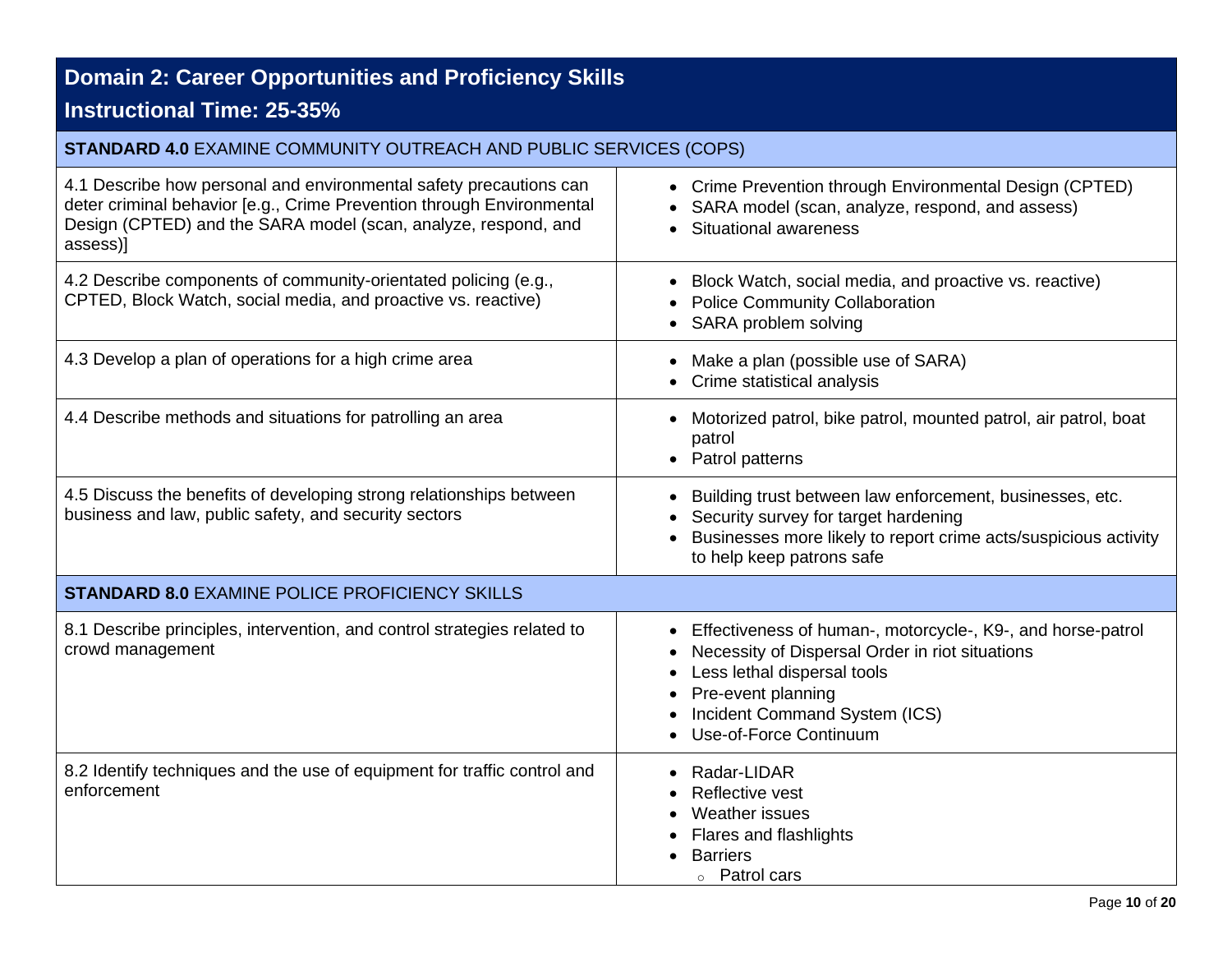|                                                                                                                                                                                                                                       | <b>Barricades</b><br>$\circ$<br>Cones<br>Electronic traffic light controller<br>Private companies (i.e., REACT, etc.)                                                                                                                                                                                  |
|---------------------------------------------------------------------------------------------------------------------------------------------------------------------------------------------------------------------------------------|--------------------------------------------------------------------------------------------------------------------------------------------------------------------------------------------------------------------------------------------------------------------------------------------------------|
| 8.3 Explain the processes for physical arrest, physical search, and<br>defensive tactics (e.g., levels of force, suspect control, weapon<br>recovery, arrest techniques, control tactics, edged weapons, and less-<br>lethal weapons) | Probable cause<br>Reasonable suspicion<br>Suspect control<br>Weapon retention/recovery<br>Arrest techniques<br>Control tactics<br>Edged weapon<br>Less lethal response<br>Use-of-Force Continuum                                                                                                       |
| 8.4 Explain safety procedures for handling firearms                                                                                                                                                                                   | Assume all weapons are loaded<br>Pointed down range<br>Finger off the trigger<br>Don't point at something you don't intend to shoot<br>Responsibility for every round put down range<br>Know your background                                                                                           |
| 8.5 Discuss the use of less-lethal equipment and tactics (e.g., impact<br>weapons, chemical control agents, and electronically controlled<br>weapons)                                                                                 | Force continuum<br>Pepper delivery system<br>Electronically Controlled Weapons (TASER®)<br><b>Batons</b><br>Flex baton<br><b>Rubber bullets</b><br>Pepper spray vs. tear gas                                                                                                                           |
| 8.6 Describe proper driving techniques and emergency vehicle<br>operations                                                                                                                                                            | Termination of high-speed pursuits<br>Responsibility of Code 3 Driver<br>Permission to violate traffic laws in specific situations with due<br>regard for the safety of all<br>Discuss non-pursuit reasons for emergency vehicle operations<br>Discuss the dangers of multiple vehicle Code 3 response |
| 8.7 Identify basic vehicle emergency equipment (i.e., radio, lights and<br>sirens, fire extinguisher, trauma kit, first-aid kit, flares, etc.)                                                                                        | Radio<br>$\bullet$<br><b>Emergency lights</b><br><b>Sirens</b><br>Fire extinguisher                                                                                                                                                                                                                    |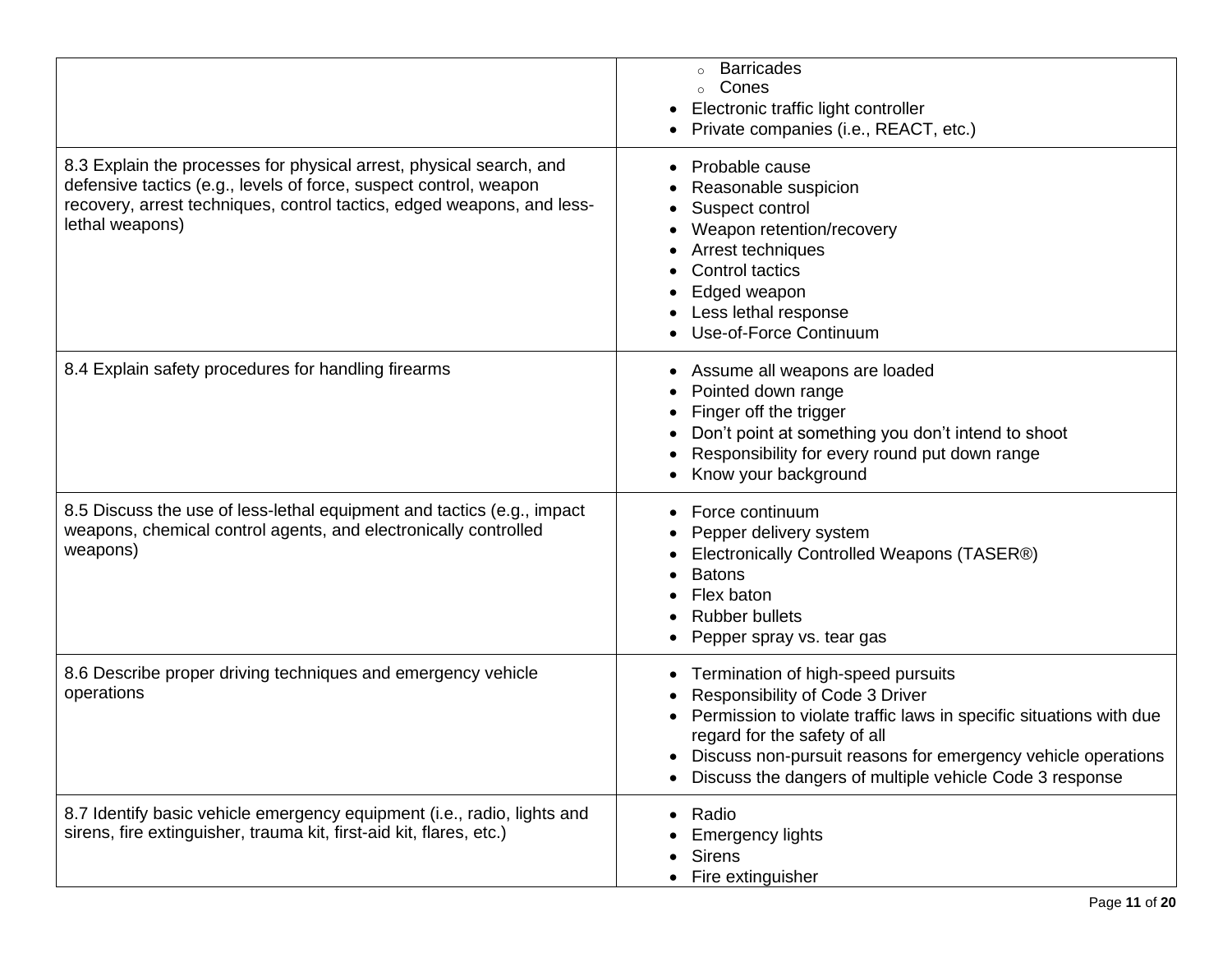|                                                                                                                                    | Trauma kit<br>First aid kit<br><b>Flares</b>                                                                                                                                          |
|------------------------------------------------------------------------------------------------------------------------------------|---------------------------------------------------------------------------------------------------------------------------------------------------------------------------------------|
| STANDARD 9.0 EXAMINE FEDERAL LAW ENFORCEMENT SERVICES AND THEIR SPECIALIZED UNITS                                                  |                                                                                                                                                                                       |
| 9.1 Describe the purpose of the Incident Command System and its<br>relationship to law enforcement & mutual aid                    | Describe the importance of having someone in charge<br>Maintain direction and control to avoid conflict and confusion<br>between different agencies<br>• Establish order out of chaos |
| 9.2 Describe the formation of the Department of Homeland Security to<br>safeguard the United States against terrorism              | Origin of Post-9/11<br>Function<br>Role/Responsibilities                                                                                                                              |
| 9.3 Describe the role/responsibilities of airport security and the<br><b>Transportation Security Administration (TSA)</b>          | Primary functions of airport security<br>TSA function vs. police<br>Origin of TSA Post-9/11                                                                                           |
| 9.4 Define the role of Federal Air Marshal                                                                                         | Origin<br>$\bullet$<br>Role/Responsibilities                                                                                                                                          |
| 9.5 Define Border Patrol and its functions                                                                                         | Origin<br>$\bullet$<br><b>Role/Responsibilities</b>                                                                                                                                   |
| 9.6 Describe law enforcement activities of the federal fish and game<br>wardens                                                    | Origin<br>$\bullet$<br>Role/Responsibilities                                                                                                                                          |
| 9.7 Describe the activities of the Drug Enforcement Administration<br>(DEA)                                                        | Origin<br>$\bullet$<br>Role/Responsibilities<br>Controlled Substances Act (i.e., domestic enforcement,<br>international involvement, etc.)                                            |
| 9.8 Define the functions of U.S. Citizenship and Immigration Services<br>(USCIS) and the Immigration and Customs Enforcement (ICE) | Origin of USCIS<br>Role/Responsibilities of USCIS<br>Origins of ICE<br>Role/Responsibilities of ICE                                                                                   |
| 9.9 Describe the activities of the National Park Services (NPS)                                                                    | Origin<br>$\bullet$<br>Role/Responsibilities                                                                                                                                          |
| 9.10 Describe the activities of the US Forest Services (USFS)                                                                      | • Origin                                                                                                                                                                              |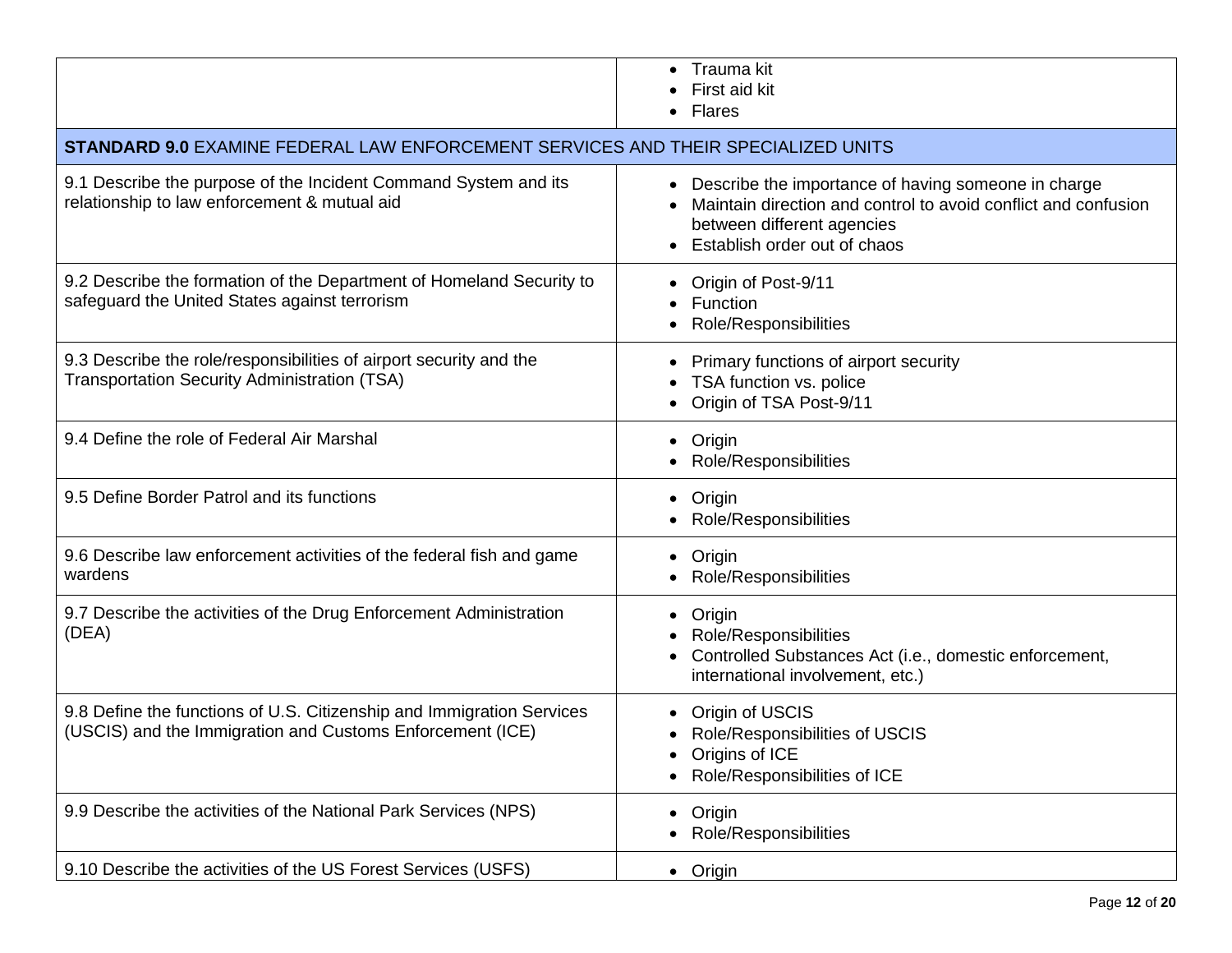|                                                                                                                                                                                         | • Role/Responsibilities                                                                                                                                                                                                                                                                         |
|-----------------------------------------------------------------------------------------------------------------------------------------------------------------------------------------|-------------------------------------------------------------------------------------------------------------------------------------------------------------------------------------------------------------------------------------------------------------------------------------------------|
| 9.11 Describe the activities of the Bureau of Land Management (BLM)                                                                                                                     | Origin<br>$\bullet$<br>Role/Responsibilities<br>○ Sustain health, diversity, and productivity of public lands for<br>present and future generations                                                                                                                                             |
| 9.12 Define Bureau of Indian Affairs (BIA) and its functions                                                                                                                            | Origin<br>٠<br>Role/Responsibilities                                                                                                                                                                                                                                                            |
| 9.13 Compare/contrast roles and relationships of the Federal Bureau of<br>Investigation (FBI), the Central Intelligence Agency (CIA), and the<br><b>Secret Service</b>                  | Role/Responsibilities of the FBI<br>Role/Responsibilities of the Secret Service<br>Role/Responsibilities of the CIA<br>Describe interagency relationships                                                                                                                                       |
| <b>STANDARD 10.0 EXAMINE STATE AND LOCAL LAW ENFORCEMENT UNITS</b>                                                                                                                      |                                                                                                                                                                                                                                                                                                 |
| 10.1 Analyze special units and their functions (e.g., K-9, motorcycle,<br>aviation, and bomb squad)                                                                                     | Specialized training required for hazardous device teams<br>$\bullet$<br>Responsibility and training of K9 units<br>Fixed wing aircraft vs. helicopters vs. ultralight vs. drones<br>Motorcycle units training, maneuverability, and duties<br>Bicycle unit training maneuverability and duties |
| 10.2 Explain common special weapons and tactics (SWAT) team<br>activities (e.g., unusual criminal activity, hostages, hijackers, barricaded<br>suspects, and high-risk arrest warrants) | Purpose of high-risk police operations [e.g., Special Weapons<br>and Tactics (SWAT) team]<br>Hostage negotiations/Negotiations<br>SWAT response in law enforcement<br>Unusual criminal activity<br>Hostages<br>Hijackers<br><b>Barricaded suspects</b><br>High-risk arrest warrants             |
| 10.3 Describe law enforcement activities of the state game and fish<br>wardens                                                                                                          | <b>Fitness requirements</b><br>Environmental working conditions<br>٠<br>• Job duties (e.g., enforce state fishing and hunting laws)                                                                                                                                                             |
| 10.4 Assess the function and necessary skills of the dispatcher/911<br>operator                                                                                                         | First responder is the 911 Operator<br>Importance of multitasking<br>Advancing technology [e.g., Enhanced 911 system (e911<br>Caller ID); NextGen 911 (NG9-1-1 text messaging); and data<br>packaging (RapidSOS GPS from cell phones)]                                                          |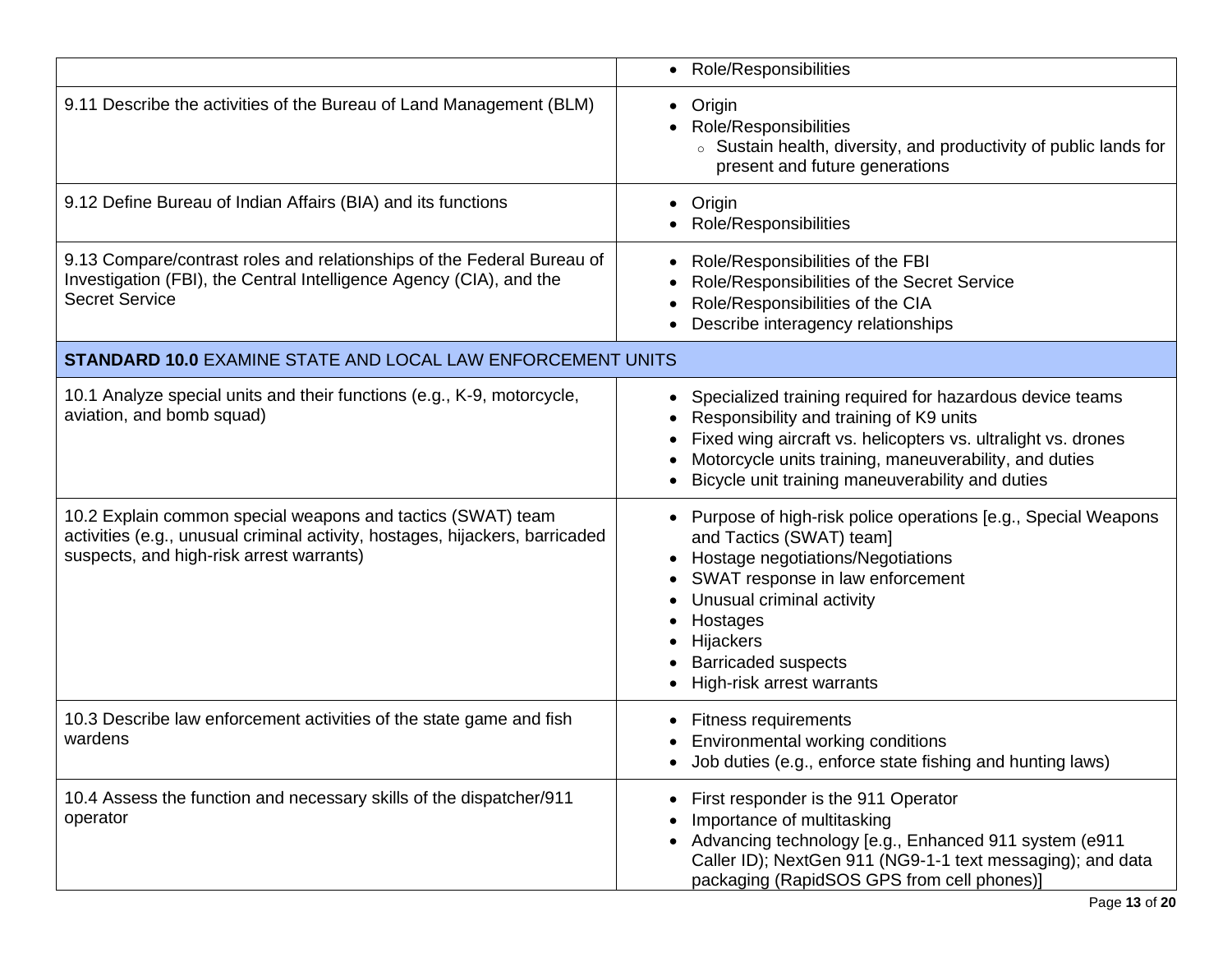|                                                                                                                                                                                                                                                                                                      | Flow of information from 911 to field units<br>Stress management<br>Required skills (i.e., keyboarding proficiency, etc.)                                                                                                                                                                                                                                                           |
|------------------------------------------------------------------------------------------------------------------------------------------------------------------------------------------------------------------------------------------------------------------------------------------------------|-------------------------------------------------------------------------------------------------------------------------------------------------------------------------------------------------------------------------------------------------------------------------------------------------------------------------------------------------------------------------------------|
| 10.5 Explain the vital connection of the dispatcher and the critical role<br>involved in officer safety                                                                                                                                                                                              | • Information gathering (e.g., Where?, What?, When?, Who?,<br>and Weapons? Why/How?)<br>Safety checks and radio monitoring<br>Assigning primary and backup units (i.e., how many officers<br>based on type of call, etc.)<br>• Accuracy of information<br>Broadcast for confidential transmissions                                                                                  |
| 10.6 Examine the roles and relationships of various law enforcement<br>units during interagency deployments [e.g., pre-incident coordination,<br>technical assistance, site security, traffic and crowd control, National<br>Incident Management System (NIMS), and Incident Command System<br>(ICS) | • Action planning<br>Mutual aid agreement<br>Incident Command System (ICS)<br>Communications needs-plain English<br>• Pre-event through post-event security and crowd control<br>needs<br>National Incident Management System (NIMS) and Incident<br>Command System (ICS)<br>Pre-incident coordination<br><b>Technical assistance</b><br>Site security<br>Traffic and crowd control |
| <b>STANDARD 11.0 EXAMINE CORRECTIONS SYSTEMS</b>                                                                                                                                                                                                                                                     |                                                                                                                                                                                                                                                                                                                                                                                     |
| 11.1 Describe the role of corrections within the criminal justice system                                                                                                                                                                                                                             | Care of inmates<br>Custody of inmates<br>Control of inmates                                                                                                                                                                                                                                                                                                                         |
| 11.2 Describe the goals of the corrections system (e.g., prevention,<br>rehabilitation, and retribution)                                                                                                                                                                                             | Safety of staff and inmates<br>Rehabilitation of inmates<br>Punishment                                                                                                                                                                                                                                                                                                              |
| 11.3 Describe the roles of the corrections officer and specialized units<br>[i.e., Tactical Support Unit (TSU), Corrections Transportation Unit<br>(CTU), K-9, Special Security Unit (SSU), etc.]                                                                                                    | Response to escapes<br>Correlation between tactical support in prison with SWAT in<br>law enforcement<br>Prison staff collecting intelligence; prison investigations (i.e.,<br>$\bullet$<br>information about inmates, groups, gangs, etc.)<br>• Protective custody                                                                                                                 |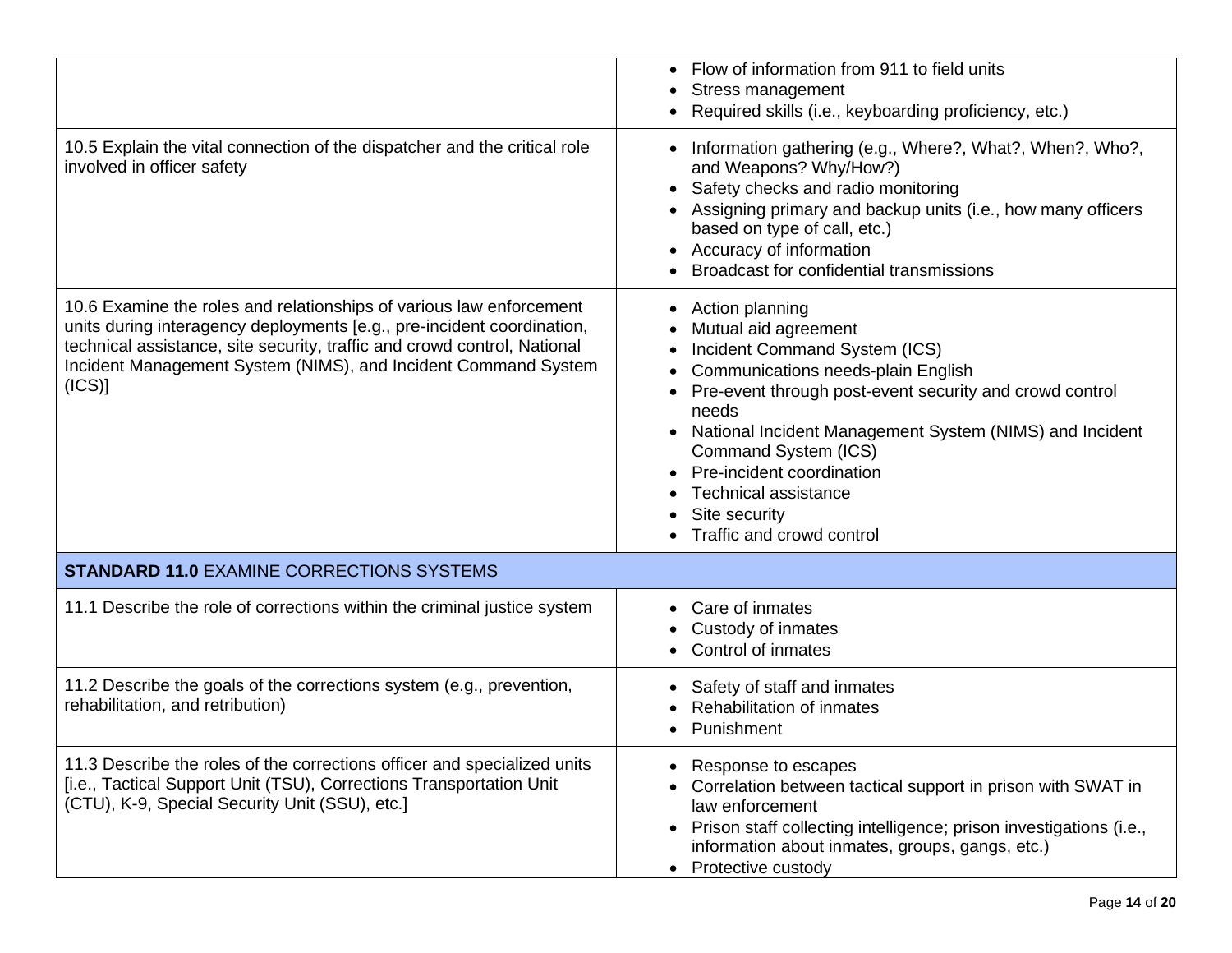|                                                                                                                                            | Moving prisoners between court and prison<br>Security considerations when transporting inmates<br>Stun belt and appropriate use<br>Transporting inmates (i.e., medical appointments,<br>hospitalization, bereavement, etc.)<br>Care, custody, and control of inmates |
|--------------------------------------------------------------------------------------------------------------------------------------------|----------------------------------------------------------------------------------------------------------------------------------------------------------------------------------------------------------------------------------------------------------------------|
| 11.4 Identify the historical progression of corrections (i.e., Auburn<br>System, Pennsylvania System, etc.)                                | Auburn System vs. Pennsylvania System<br><b>Walnut Street Jail</b><br>Alexander Maconochie: Father of Parole<br>John Augustus: Father of Probation                                                                                                                   |
| 11.5 Examine county, state, and federal correctional systems                                                                               | <b>Federal Bureau of Prisons</b><br>Levels of classification (minimum through supermax)<br>Privatization                                                                                                                                                             |
| 11.6 Analyze the behavioral patterns of personnel and inmates (i.e.,<br>manipulation, persuading, respect, professionalism, etc.)          | Behavior traits common among inmates<br>٠<br>Concerns regarding female corrections officers<br>Common prison contraband<br>Mental and physical hazards of being a correctional officer<br>(CO)                                                                       |
| 11.7 Describe prison programs and services (i.e., education, vocational<br>training, drug and alcohol treatment, religious services, etc.) | <b>Educational programs</b><br>Vocational/Skills training<br>Drug and alcohol treatment<br>Religious services<br>Psychological programs                                                                                                                              |
| 11.8 Describe prison operations (i.e., prisoner classification, security<br>operations, discipline procedures, offender rights, etc.)      | Prisoner classification<br>Security operations<br>Discipline procedures<br>Offender rights                                                                                                                                                                           |
| 11.9 Examine the Arizona Revised Statutes Title 31 - Prisons and<br>Prisoners                                                              | Title 31: Prisons and Prisoners                                                                                                                                                                                                                                      |
| 11.10 Compare and contrast parole and community supervision and<br>probation (state and federal)                                           | History of probation<br>Roles of probation officer<br>Duties of probation officer<br>History of parole<br>Roles of parole officer                                                                                                                                    |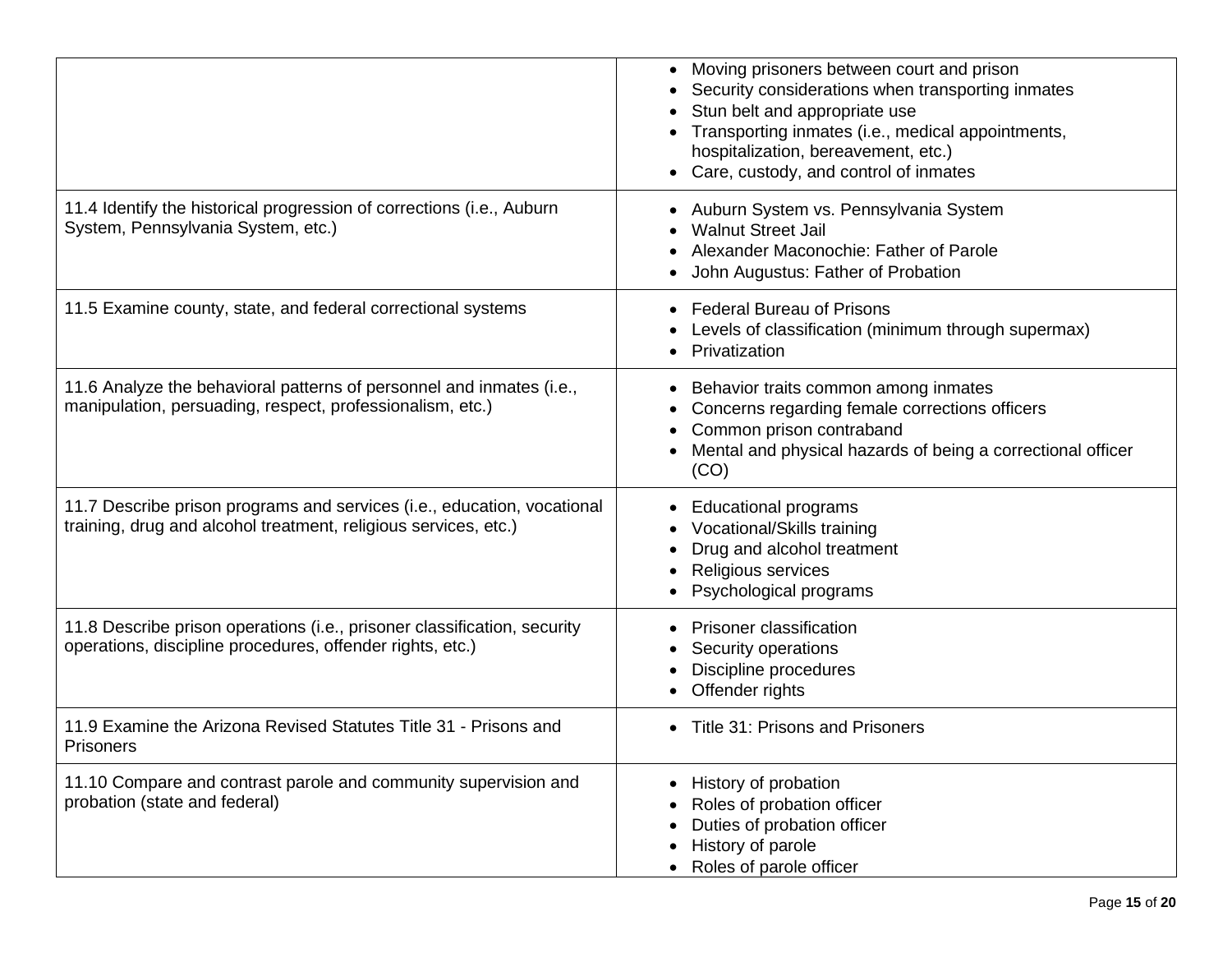|                                                                                                                                                                                             | • Duties of parole officer                                                                                                                                                                                                                                                                                                                 |
|---------------------------------------------------------------------------------------------------------------------------------------------------------------------------------------------|--------------------------------------------------------------------------------------------------------------------------------------------------------------------------------------------------------------------------------------------------------------------------------------------------------------------------------------------|
| 11.11 Describe special populations within the prison system (e.g.,<br>female, juvenile, special needs, vulnerable persons)                                                                  | Female<br>Special needs<br>Mental health population<br>Age: elderly and juvenile                                                                                                                                                                                                                                                           |
| <b>STANDARD 12.0 EXAMINE PRIVATE SECURITY</b>                                                                                                                                               |                                                                                                                                                                                                                                                                                                                                            |
| 12.1 Compare and contrast the roles of law enforcement and private<br>security                                                                                                              | • Private security's role<br>Private security guard's detention authority<br>Authority of a sworn officer vs. private security<br>Reasons for choosing private security vs. public supported<br>policing<br>• Citizen arrest as it relates to private security officers<br>Public police and private security relationship                 |
| 12.2 Identify components of private security                                                                                                                                                | Explain the duties of private security<br>Various occupations (i.e., personal security, etc.)<br>Site protection<br><b>Executive protection</b><br>Residential patrol protection<br>Cyber security<br>K9 security patrol                                                                                                                   |
| 12.3 Research the private security industry (e.g., trends, demographics,<br>collaboration with law enforcement, legal authority and powers within<br>armed and unarmed security operations) | Types of organizations that use private security<br>Historical aspects of private security<br>Career choices in private security (i.e., accident<br>$\bullet$<br>investigations/reconstruction, pre-employment investigation<br>services, private investigations, armed and unarmed security<br>officers, etc.)<br>• Fast growing industry |

#### **Domain 3: Health and History Instructional Time: 5-10% STANDARD 1.0** ANALYZE THE EVOLUTION OF THE CRIMINAL JUSTICE SYSTEM 1.1 Investigate the historical beginnings of law enforcement, courts, and corrections • History of Corrections o Code of Hammurabi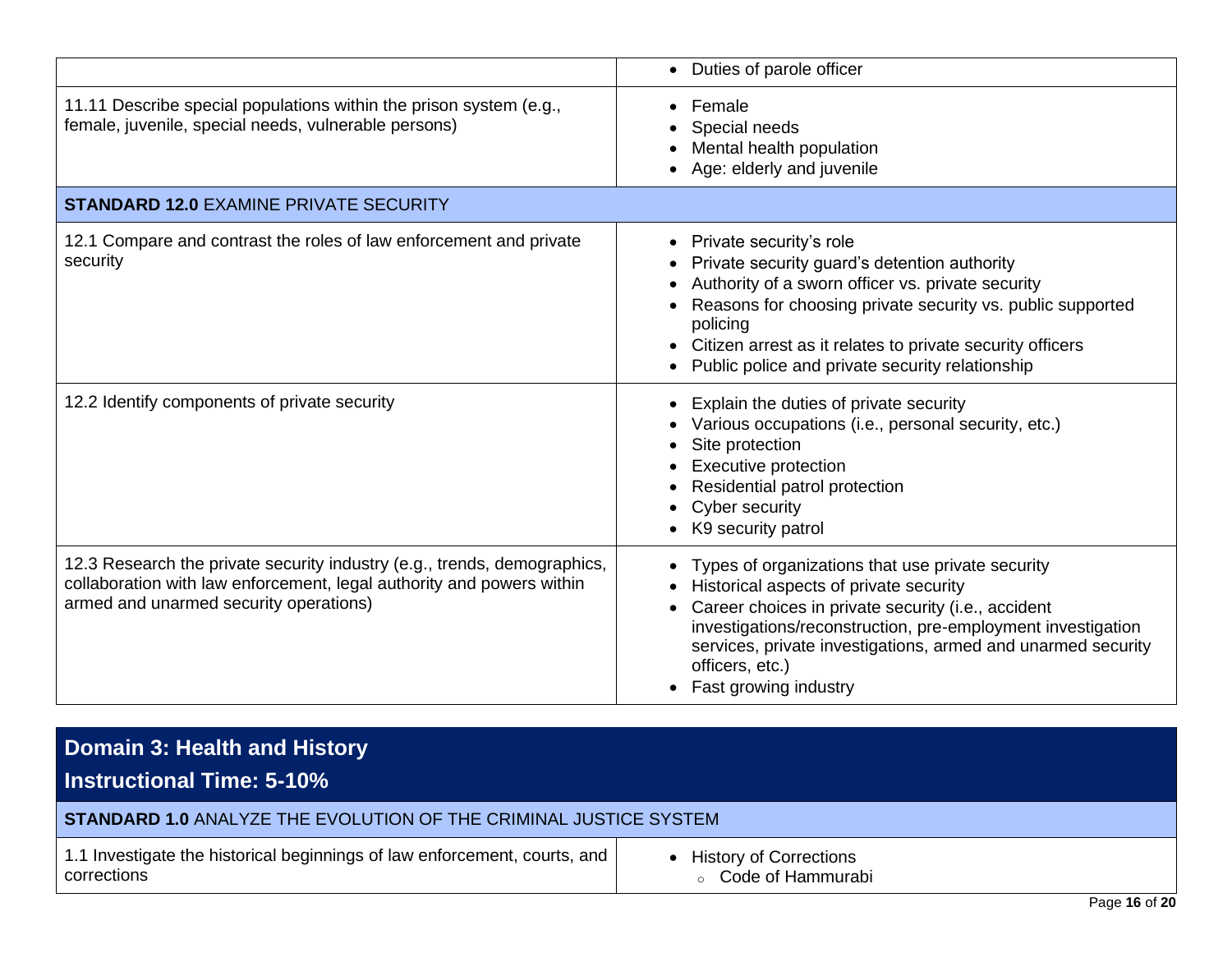|                                                                                                                                                                           | • Partnered crime and punishment<br><b>Robert Peel reforms</b><br>Magna Carta<br><b>British Common Law</b><br>$\circ$<br>Penitentiary vs. workhouse<br>Volmer<br>O.W. Wilson                                                                                                                                                                                                                                                                                          |
|---------------------------------------------------------------------------------------------------------------------------------------------------------------------------|-----------------------------------------------------------------------------------------------------------------------------------------------------------------------------------------------------------------------------------------------------------------------------------------------------------------------------------------------------------------------------------------------------------------------------------------------------------------------|
| 1.2 Compare and contrast past and present roles of law enforcement<br>officers                                                                                            | Vigilantes and the Westward Expansion<br>• History of Sherriff's Office<br>• First law west of the Mississippi River (geographic<br>responsibility)<br>• Federal Law Enforcement<br><b>U.S. Marshalls</b><br><b>FBI</b><br>• Past to present responsibilities<br>Technological advances<br>Fingerprinting<br>$\circ$<br>Radio communication<br>Computers<br>$\circ$<br>○ Forensic science<br>Civil Rights movement, Supreme Court decisions, Miranda<br><b>Rights</b> |
| 1.3 Formulate a personal philosophy of law, public safety, and security<br>(i.e., self-reflection, knowledge and understanding, beliefs, etc.)                            | Ethics and professionalism<br>Moral code<br>Internet safety and sensibility<br>٠<br>Core values and where they come from                                                                                                                                                                                                                                                                                                                                              |
| 1.4 Explain the importance of ethics and cultural awareness in law<br>enforcement (e.g., values, social media, and profiling)                                             | Values<br>Social media<br>Profiling<br><b>Generational differences</b>                                                                                                                                                                                                                                                                                                                                                                                                |
| 1.5 Define code of conduct (canons of police ethics)                                                                                                                      | Code of Ethics<br>$\bullet$<br>Oath of Honor<br>$\circ$                                                                                                                                                                                                                                                                                                                                                                                                               |
| 1.6 Identify major events effecting policing (e.g., 9/11, Columbine, U.S.<br>Patriot Act, air marshals, technology, equipment, active shooters, and<br>Homeland Security) | 9/11<br>$\bullet$<br>Columbine<br>U.S. Patriot Act<br>Air marshals<br>Technology<br>$\bullet$                                                                                                                                                                                                                                                                                                                                                                         |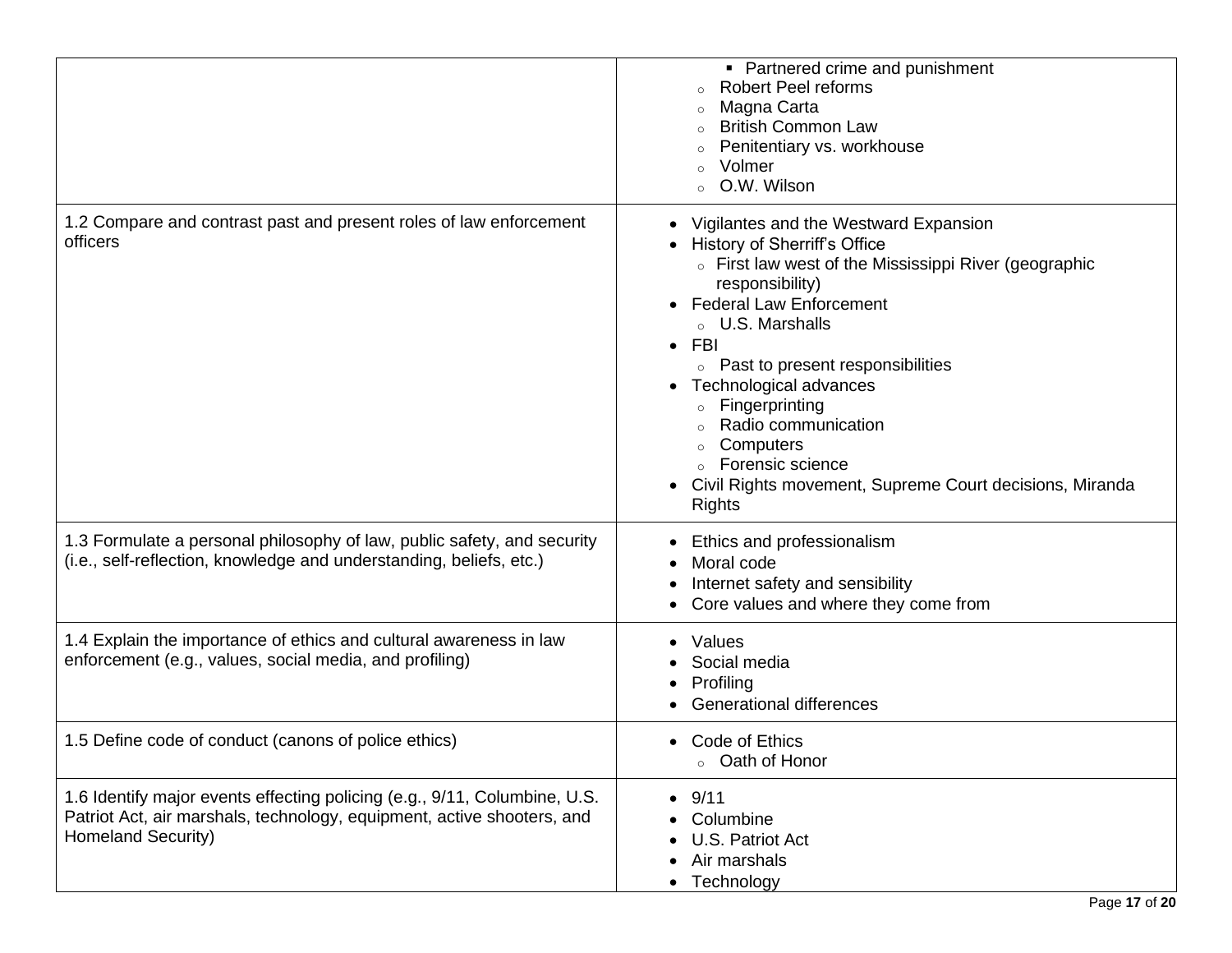|                                                                                                                                           | Equipment<br>$\bullet$<br>Active shooters<br><b>Homeland Security</b>                                                                                                                                                                                                                                                                             |
|-------------------------------------------------------------------------------------------------------------------------------------------|---------------------------------------------------------------------------------------------------------------------------------------------------------------------------------------------------------------------------------------------------------------------------------------------------------------------------------------------------|
| <b>STANDARD 5.0 DEMONSTRATE FIRST-AID PROCEDURES</b>                                                                                      |                                                                                                                                                                                                                                                                                                                                                   |
| 5.1 Describe situations requiring first-aid and emergency care                                                                            | Person not breathing/Difficulty breathing<br>٠<br>Person bleeding<br>Overdose<br>Unresponsive person<br>Serious injury                                                                                                                                                                                                                            |
| 5.2 Explain the roles and responsibilities of law enforcement officers in<br>medical and emergency situations                             | Protection of scene and personnel<br><b>Emergency response</b><br>Public Notification/Evacuation (Hazmat)<br>Provide emergency care<br>Personal Protective Equipment (if needed)                                                                                                                                                                  |
| 5.3 Practice basic medical emergency and first-aid procedures (e.g.,<br>bleeding, burns, fractures, frostbite, poisoning, shock, and CPR) | Bleeding, Direct pressure vs. tourniquet; burns, fractures,<br>frostbite, poisoning, shock, and CPR                                                                                                                                                                                                                                               |
| 5.4 Describe situations requiring Standard Precautions to protect<br>against disease exposure                                             | • Universal protections (gloves and/or mask) when needed<br>around bleeding or sick people, or people showing symptoms<br>of/or known to have a communicable disease                                                                                                                                                                              |
| 5.5 Explain the intent of the Good Samaritan Law and the American<br><b>Bystander Rule</b>                                                | <b>Good Samaritan Law</b><br>American Bystander Law                                                                                                                                                                                                                                                                                               |
| 5.6 Identify signs, symptoms, and techniques for dealing with people<br>with mental health issues                                         | Signs/Symptoms<br>Techniques                                                                                                                                                                                                                                                                                                                      |
| <b>STANDARD 14.0 EXAMINE ISSUES RELATED TO PERSONAL AND MENTAL WELLNESS IN LAW AND PUBLIC SAFETY</b>                                      |                                                                                                                                                                                                                                                                                                                                                   |
| 14.1 Describe resources and techniques for stress management and<br>wellness                                                              | • Stress management and stress reduction activities for criminal<br>justice professionals<br>Critical incident debriefing<br>Non-healthy coping techniques for dealing with stress (i.e.,<br>alcohol and drug use, couch potato, etc.)<br>Healthy coping techniques to deal with loss and grief (i.e.,<br>$\bullet$<br>counseling, talking, etc.) |
| 14.2 Recognize the positive and negative effects of peer pressure                                                                         | Positive peer pressure and behavior<br>$\bullet$                                                                                                                                                                                                                                                                                                  |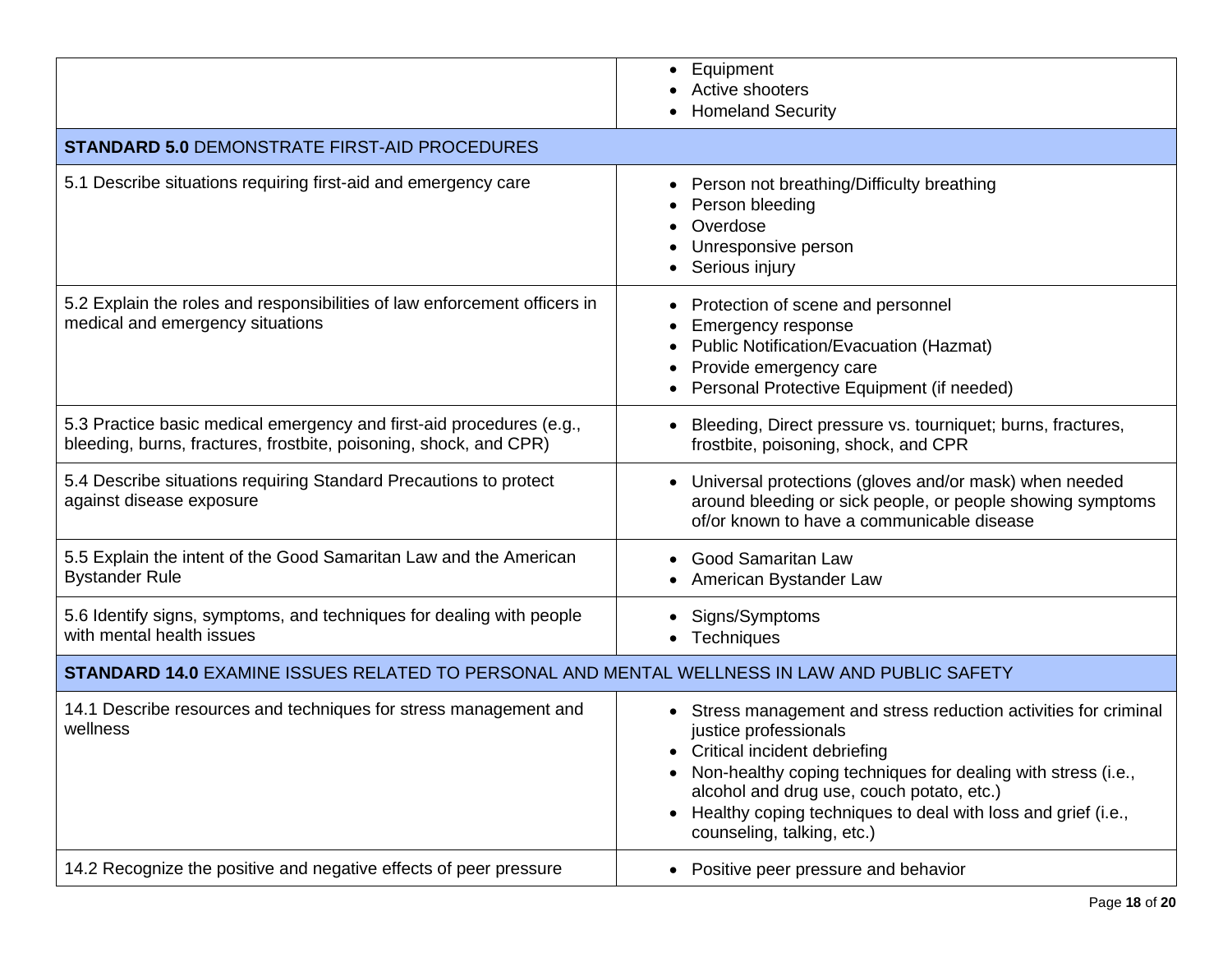|                                                                                                                                                                                                                                     | • Negative peer pressure and coercion behavior<br>• Cyber/Social media peer pressure                                                                                                                                                                                                                                                               |
|-------------------------------------------------------------------------------------------------------------------------------------------------------------------------------------------------------------------------------------|----------------------------------------------------------------------------------------------------------------------------------------------------------------------------------------------------------------------------------------------------------------------------------------------------------------------------------------------------|
| 14.3 Evaluate risk-taking behaviors (e.g., Below 100 Initiative)                                                                                                                                                                    | Risk taking behaviors<br>Wear seat belt<br>Watch speed<br>Wear vest<br>W.I.N. - What's Important Now?<br>Remember, Complacency Kills!<br>Below 100 Initiative                                                                                                                                                                                      |
| 14.4 Describe symptoms of chemical abuse                                                                                                                                                                                            | Indications of drug use (i.e., avoidance of family and friends,<br>mood swings, paranoia, absenteeism, change in sleep<br>patterns, etc.)                                                                                                                                                                                                          |
| 14.5 Recognize factors leading to suicide                                                                                                                                                                                           | • Possible signs of impending suicide (i.e., giving away<br>possessions, changing will, abruptly making a will, hoarding<br>medicine, increase in risk taking behavior, etc.)<br>• Correlation between depression and suicide<br>• Reasons for suicidal thoughts (i.e., PTSD, financial difficulties,<br>marital difficulties, sexual abuse, etc.) |
| 14.6 Describe signs, symptoms, and causes of post-traumatic stress<br>disorder (PTSD)                                                                                                                                               | • Signs of Post-Traumatic Stress Disorder (PTSD)<br>• Causes of PTSD in law enforcement (i.e., shootings:<br>witnessed or investigated, or officer involved; accidents, high<br>stress calls, calls involving children, homicide scenes, etc.)                                                                                                     |
| 14.7 Discuss physical fitness requirements for job success in law,<br>public safety, and security (e.g., flexibility, cardiopulmonary endurance,<br>muscular strength, muscular endurance, and body composition)                    | Most common fitness tests for hiring<br>$\bullet$<br>POPAT (Peace Officer Physical Aptitude Test)<br>Cooper Standards pros and cons (general population vs.<br>police population)<br>• FitForce training                                                                                                                                           |
| 14.8 Explain how personal choices (good and bad) affect career plans<br>in law, public safety, and security (i.e., actions have consequences,<br>assess potential problems and benefits of decisions, learn from<br>mistakes, etc.) | Social media (i.e., Facebook, Twitter, Instagram, etc.) and its<br>impact on the hiring process<br>Common disqualifications for law enforcement positions<br>Tattoos, piercings, and hiring decisions<br>Educational requirements for law enforcement                                                                                              |
| 14.9 Develop a plan for personal fitness and officer resiliency                                                                                                                                                                     | Rest and personal health<br><b>Balanced diet</b><br>• Exercise                                                                                                                                                                                                                                                                                     |